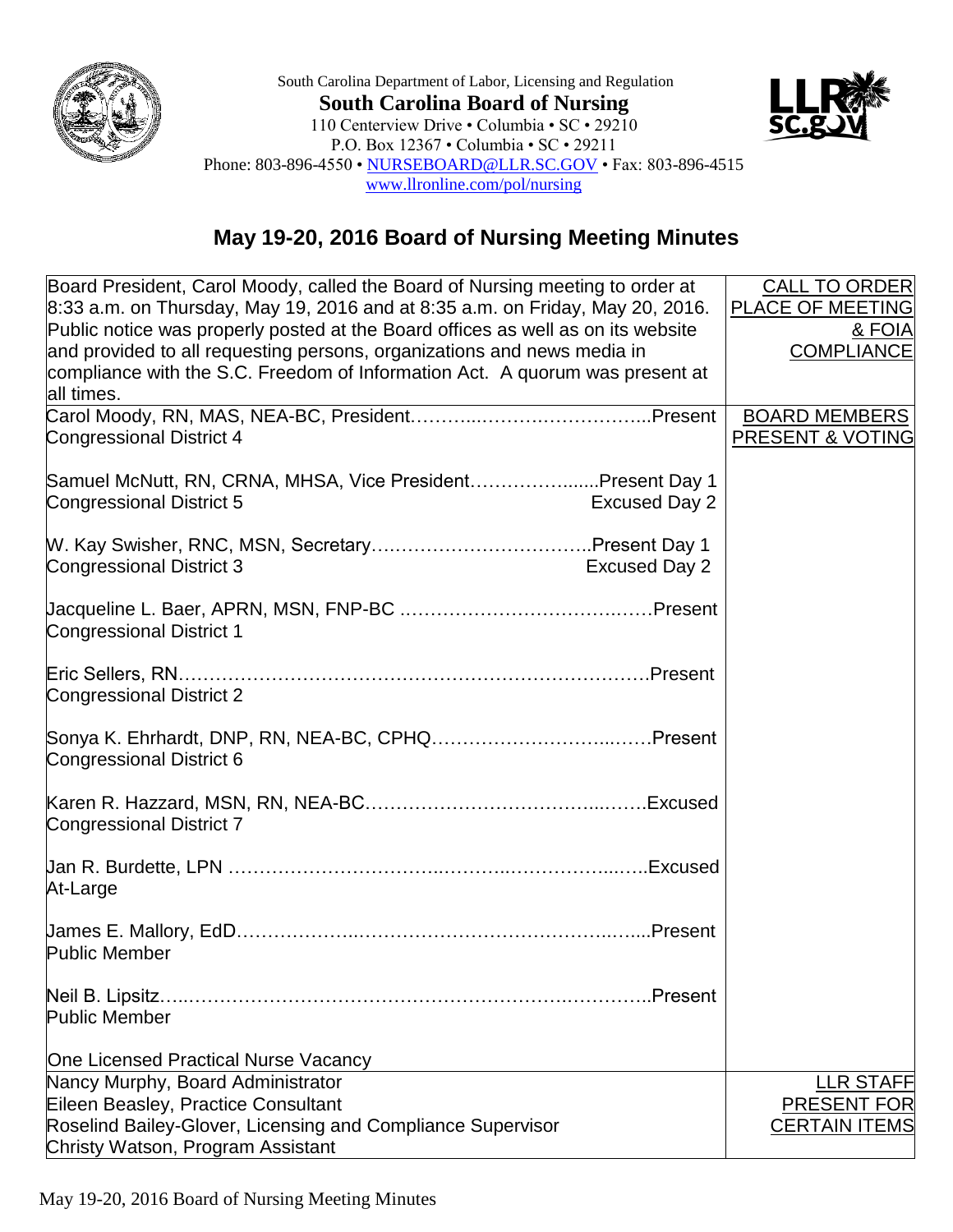| Donnell Jennings, Advice Counsel, Board of Nursing<br>Princess Hodges, Office of Disciplinary Counsel                                                                                                                                                                  |                                                                                      |
|------------------------------------------------------------------------------------------------------------------------------------------------------------------------------------------------------------------------------------------------------------------------|--------------------------------------------------------------------------------------|
| Karen Hazzard and Jan Burdette were excused for both meeting days. Samuel<br>McNutt and Kay Swisher were excused for Friday, May 20, 2016.                                                                                                                             | <b>EXCUSED</b><br><b>ABSENCES</b>                                                    |
| A motion was made by Sonya Ehrhardt to accept the excused absences. Neil<br>Lipsitz seconded the motion. The motion carried unanimously.                                                                                                                               | <b>MOTION</b>                                                                        |
| The May 19-20, 2016 Board of Nursing Meeting Regular Agenda was presented<br>for the Board's review and approval.                                                                                                                                                      | APPROVAL OF<br><b>AGENDA</b>                                                         |
| A motion was made by James Mallory to approve the May 19-20, 2016 Board of<br>Nursing Regular Agenda. Neil Lipsitz seconded the motion. The motion carried<br>unanimously.                                                                                             | <b>MOTION</b>                                                                        |
| The Consent Agenda for the May 19-20, 2016 Board of Nursing meeting was<br>presented for the Board's review and approval/acceptance as information.                                                                                                                    | <b>APPROVAL OF</b><br><b>CONSENT AGENDA</b>                                          |
| a) For Information: NCLEX RN and PN Summary Statistics                                                                                                                                                                                                                 |                                                                                      |
| for January 1 through March 31, 2016                                                                                                                                                                                                                                   |                                                                                      |
| b) For Acceptance: January 14, 2016 Nursing Practice and                                                                                                                                                                                                               |                                                                                      |
| <b>Standards Committee (NPSC) Meeting Minutes</b>                                                                                                                                                                                                                      |                                                                                      |
| c) For Acceptance: February 5, 2016 Advanced Practice                                                                                                                                                                                                                  |                                                                                      |
| Committee on Nursing (APC) Meeting Minutes                                                                                                                                                                                                                             |                                                                                      |
| d) For Acceptance: February 16, 2016 Advisory Committee                                                                                                                                                                                                                |                                                                                      |
| on Nursing (ACON) Meeting Minutes                                                                                                                                                                                                                                      |                                                                                      |
| A motion was made by Kay Swisher to approve the Consent Agenda as<br>presented. Neil Lipsitz seconded the motion. The motion carried unanimously.                                                                                                                      | <b>MOTION</b>                                                                        |
| The March 24-25, 2016 Board of Nursing meeting minutes were presented for the<br>Board's review and approval.                                                                                                                                                          | <b>APPROVAL OF</b><br><b>MINUTES</b>                                                 |
| A motion was made by Kay Swisher to approve the March 24-25, 2016 Board of<br>Nursing meeting minutes as presented. Sonya Ehrhardt seconded the motion.<br>The motion carried unanimously.                                                                             | <b>MOTION</b>                                                                        |
| The Board of Nursing recognized Board member, Jacqueline Baer, on her<br>selection as a USC Jonas DNP Nurse Leader Scholar to begin Fall Semester,<br>2016. She will receive \$10,000 for the 2016-2017 academic year and \$10,000<br>for the 2017-2018 academic year. |                                                                                      |
| Connie Overton, Diversion Group Supervisor, Columbia, SC District Office, DEA,<br>appeared before the Board as a part of an outreach and education awareness<br>program on behalf of the DEA.                                                                          | <b>DRUG</b><br><b>ENFORCEMENT</b><br><b>ADMINISTRATION --</b><br><b>PRESENTATION</b> |
| Ms. Overton shared information regarding DEA regulations on controlled<br>substances, drug abuse in South Carolina, recognizing drug addiction in health                                                                                                               |                                                                                      |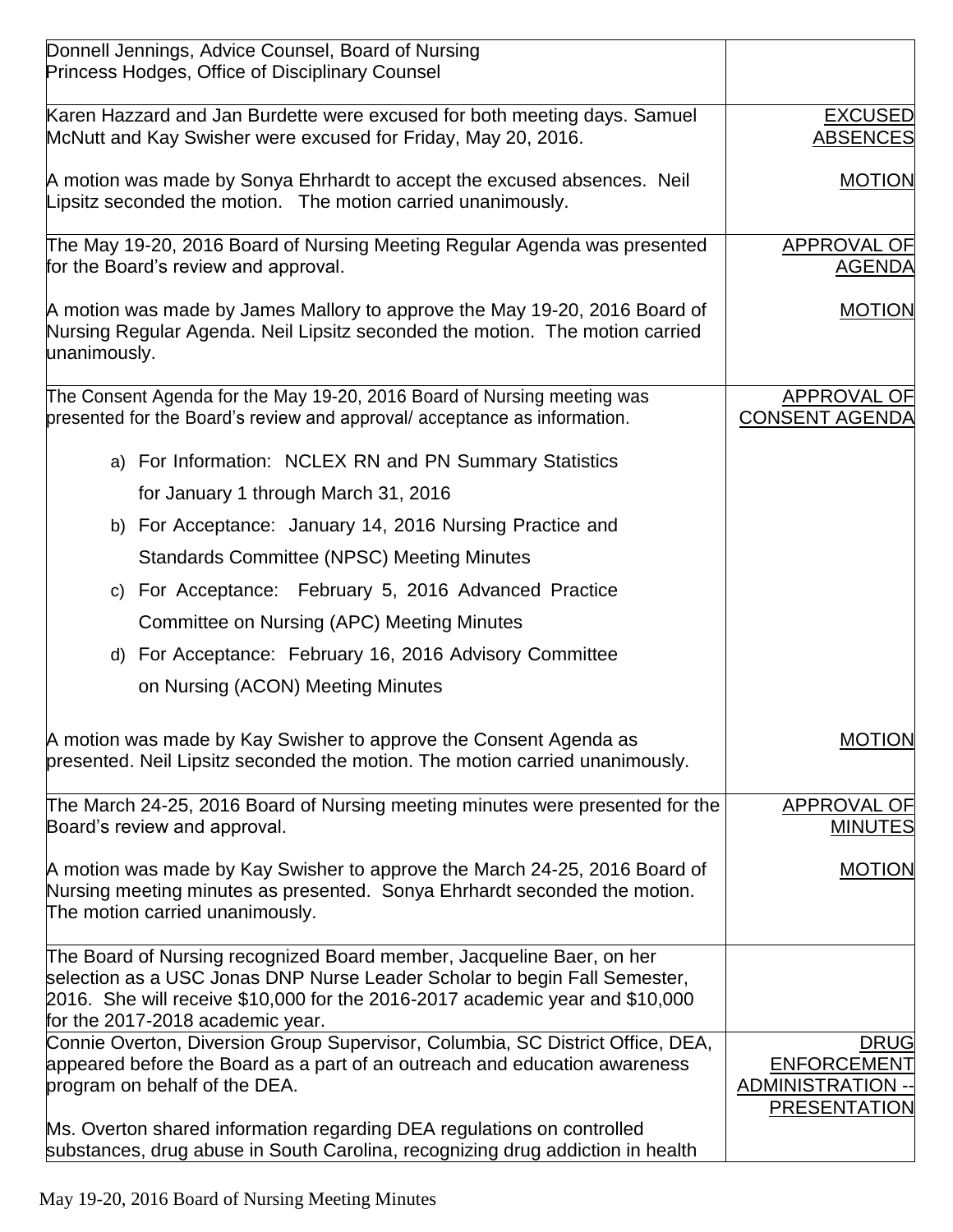| care providers and DEA registration, resources and record keeping<br>requirements.                                                                                                                                                                                                                                                                                                                                                                                                     |                                                                                                         |
|----------------------------------------------------------------------------------------------------------------------------------------------------------------------------------------------------------------------------------------------------------------------------------------------------------------------------------------------------------------------------------------------------------------------------------------------------------------------------------------|---------------------------------------------------------------------------------------------------------|
| Advisory Opinion # 58 was presented for Board review.                                                                                                                                                                                                                                                                                                                                                                                                                                  | <b>PRACTICE--</b><br><b>ADVISORY OPINION</b><br># 58                                                    |
| A motion was made by Kay Swisher to go into executive session for the purpose<br>of receiving legal counsel. Neil Lipsitz seconded the motion. The motion carried<br>unanimously.                                                                                                                                                                                                                                                                                                      | <b>MOTION</b>                                                                                           |
| A motion was made by Kay Swisher to leave executive session. Neil Lipsitz<br>seconded the motion. The motion carried unanimously. No official actions were<br>taken during executive session.                                                                                                                                                                                                                                                                                          | <b>MOTION</b>                                                                                           |
| A motion was made by Kay Swisher to remove the sentence, "Thus APRNs"<br>conducting assessments do not need a physician preceptor or collaboration."<br>from AO #58 as presented. Sonya Ehrhardt seconded the motion. The motion<br>carried with one nay vote by Jacqueline Baer.                                                                                                                                                                                                      | <b>MOTION</b>                                                                                           |
| At its May 6, 2016 meeting, the Advanced Practice Committee (APC) voted to<br>recommend the Board approve the request of Abbey Tapler for an exemption to<br>the acute care adult gerontology nurse practitioner age parameters to allow for 15<br>years or older. In addition, the APC recommended Ms. Tapler seek an advanced<br>practice pediatric course for didactic content and clinical experience and upon<br>completion, resubmit her collaborative agreement for APC review. | <b>PRACTICE --</b><br><b>REQUEST FOR</b><br><b>EXEMPTION TO</b><br><b>APRN AGE</b><br><b>PARAMETERS</b> |
| Abbey Tapler appeared before the Board to discuss the request. Documents<br>were provided for the Board's review. Discussion included, however, was not<br>limited to educational preparation/coursework and practice setting.                                                                                                                                                                                                                                                         |                                                                                                         |
| A motion was made by Kay Swisher to go into executive session for the purpose<br>of receiving legal counsel and for Nancy Murphy and Eileen Beasley to stay. Neil<br>Lipsitz seconded the motion. The motion carried unanimously.                                                                                                                                                                                                                                                      | <b>MOTION</b>                                                                                           |
| A motion was made by Kay Swisher to leave executive session. Sonya Erhardt<br>seconded the motion. The motion carried unanimously. No official actions were<br>taken during executive session.                                                                                                                                                                                                                                                                                         | <b>MOTION</b>                                                                                           |
| A motion was made by Sonya Erhardt to accept the APC recommendations for<br>the age exemption and the additional coursework. Neil Lipsitz seconded the<br>motion. The motion carried unanimously.                                                                                                                                                                                                                                                                                      | <b>MOTION</b>                                                                                           |
| Ms. Tapler requested clarification regarding the coursework.                                                                                                                                                                                                                                                                                                                                                                                                                           |                                                                                                         |
| A motion was made by Neil Lipsitz to go into executive session for the purpose of<br>receiving legal counsel and for Nancy Murphy and Eileen Beasley to stay.<br>Jacqueline Baer seconded the motion. The motion carried unanimously.                                                                                                                                                                                                                                                  | <b>MOTION</b>                                                                                           |
| A motion was made by Neil Lipsitz to leave executive session. Kay Swisher<br>seconded the motion. The motion carried unanimously. No official actions were<br>taken during executive session.                                                                                                                                                                                                                                                                                          | <b>MOTION</b>                                                                                           |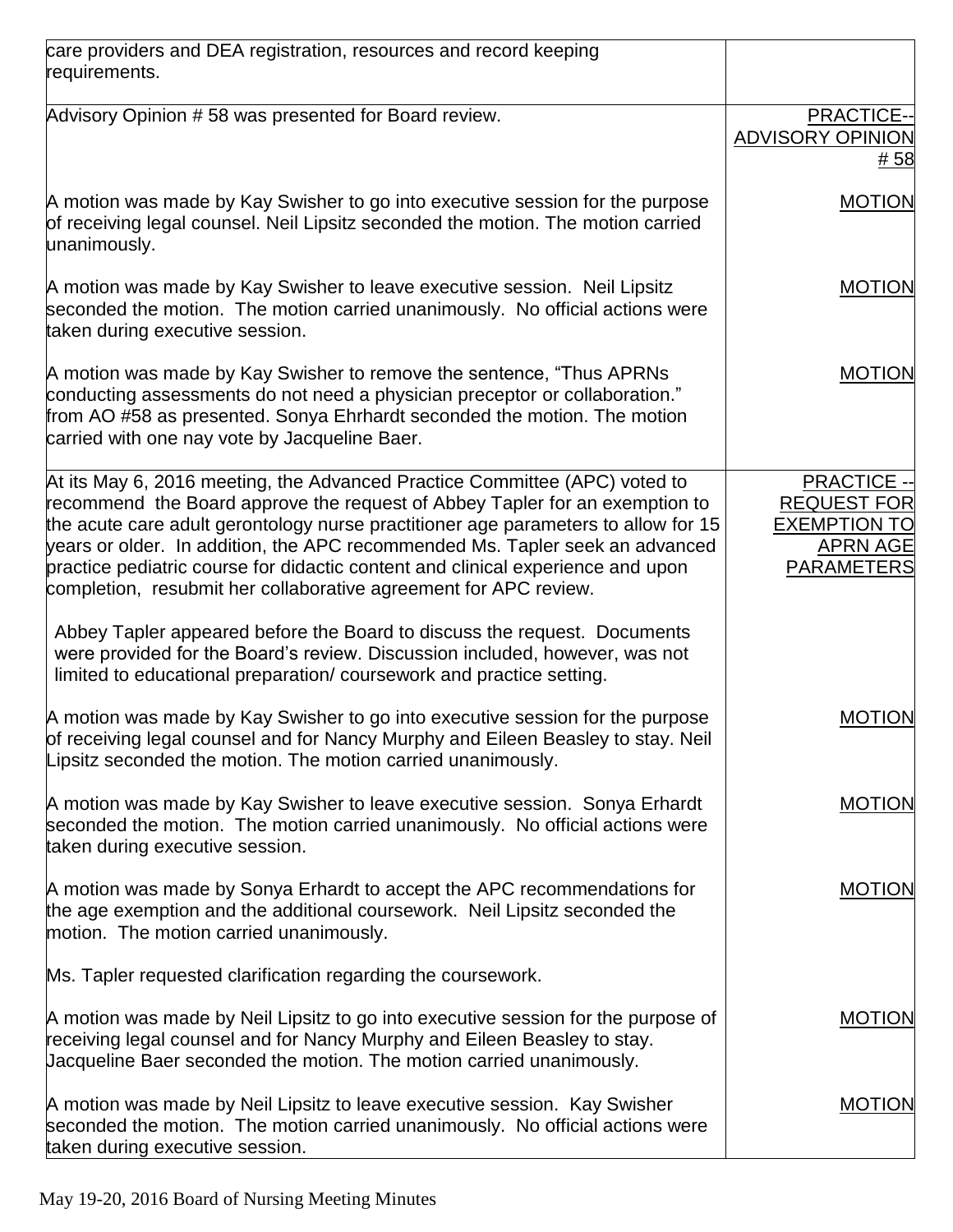| A motion was made by Sonya Erhardt to accept the exemption to the acute care<br>adult gerontology nurse practitioner age parameters to allow for 15 years or<br>older. In addition, the Board accepts the recommendation to seek an advanced<br>practice pediatric course for didactic content and clinical experience and upon<br>completion, resubmit the collaborative agreement for APC review. Kay Swisher<br>seconded the motion. The motion carried unanimously. | <b>MOTION</b>                                                                                                                                                                                                                                |
|-------------------------------------------------------------------------------------------------------------------------------------------------------------------------------------------------------------------------------------------------------------------------------------------------------------------------------------------------------------------------------------------------------------------------------------------------------------------------|----------------------------------------------------------------------------------------------------------------------------------------------------------------------------------------------------------------------------------------------|
| At its May 6, 2016 meeting, the Advanced Practice Committee (APC)<br>recommended the Board approve the proposed Advisory Opinion as presented<br>"Is it within the role and scope of practice for the Certified Nurse Midwife (CNM)<br>who is out of the acute care setting to assist in the performance of a vaginal birth<br>after Cesarean (VBAC) delivery?"<br>The proposed Advisory Opinion was provided for the Board's review.                                   | <b>ADVANCED</b><br><b>PRACTICE</b><br><b>COMMITTEE (APC)</b><br>– PROPOSED<br><b>ADVISORY OPINION</b>                                                                                                                                        |
| A motion was made by Samuel McNutt to approve the proposed advisory opinion<br>'Is it within the role and scope of practice for the Certified Nurse Midwife (CNM)<br>who is out of the acute care setting to assist in the performance of a vaginal birth<br>after Cesarean (VBAC) delivery?" as presented and recommended by the APC.<br>Jacqueline Baer seconded the motion. The motion carried unanimously.                                                          | <b>MOTION</b>                                                                                                                                                                                                                                |
| At its April 14, 2016 meeting, the Nursing Practice and Standards Committee<br>(NPSC) voted to recommend the Board approve the Nursing Management of<br>Invasive Devices (Catheters, Lines and Tubes) Cardiovascular System RN and<br>LPN with revisions as presented. Documents were provided for the Board's<br>review.                                                                                                                                               | <b>NURSING</b><br><b>PRACTICE AND</b><br><b>STANDARDS</b><br><b>COMMITTEE-</b><br><b>NURSING</b><br><b>MANANGEMENT OF</b><br><b>INVASIVE DEVICES</b><br>(CATHETERS,<br><b>LINES AND TUBES)</b>                                               |
| A motion was made by Samuel McNutt to accept the revisions for the Nursing<br>Management of Invasive Devices (Catheters, Lines and Tubes) Cardiovascular<br>System RN and LPN as presented and recommended by the NPSC. Kay<br>Swisher seconded the motion. The motion carried unanimously.                                                                                                                                                                             | <b>MOTION</b>                                                                                                                                                                                                                                |
| At its April 14, 2016 meeting, the Nursing Practice and Standards Committee<br>(NPSC) voted to recommend that the Board approve the addition of the American<br>Board of Transplant Certifications (ABTC): 1) Certified Clinical Transplant<br>Coordinator and 2) Certified Clinical Transplant Nurse to the Board Approved<br>Certifications for the RN/LPN Competency Requirement.                                                                                    | <b>NURSING</b><br><b>PRACTICE AND</b><br><b>STANDARDS</b><br><b>COMMITTEE-</b><br><b>REQUEST FOR</b><br><b>ADDITION TO THE</b><br><b>BOARD APROVED</b><br><b>CERTIFICATIONS</b><br><b>FOR THE</b><br><b>COMPETENCY</b><br><b>REQUIREMENT</b> |
| A motion was made by Jacqueline Baer to approve the addition of the American                                                                                                                                                                                                                                                                                                                                                                                            | <b>MOTION</b>                                                                                                                                                                                                                                |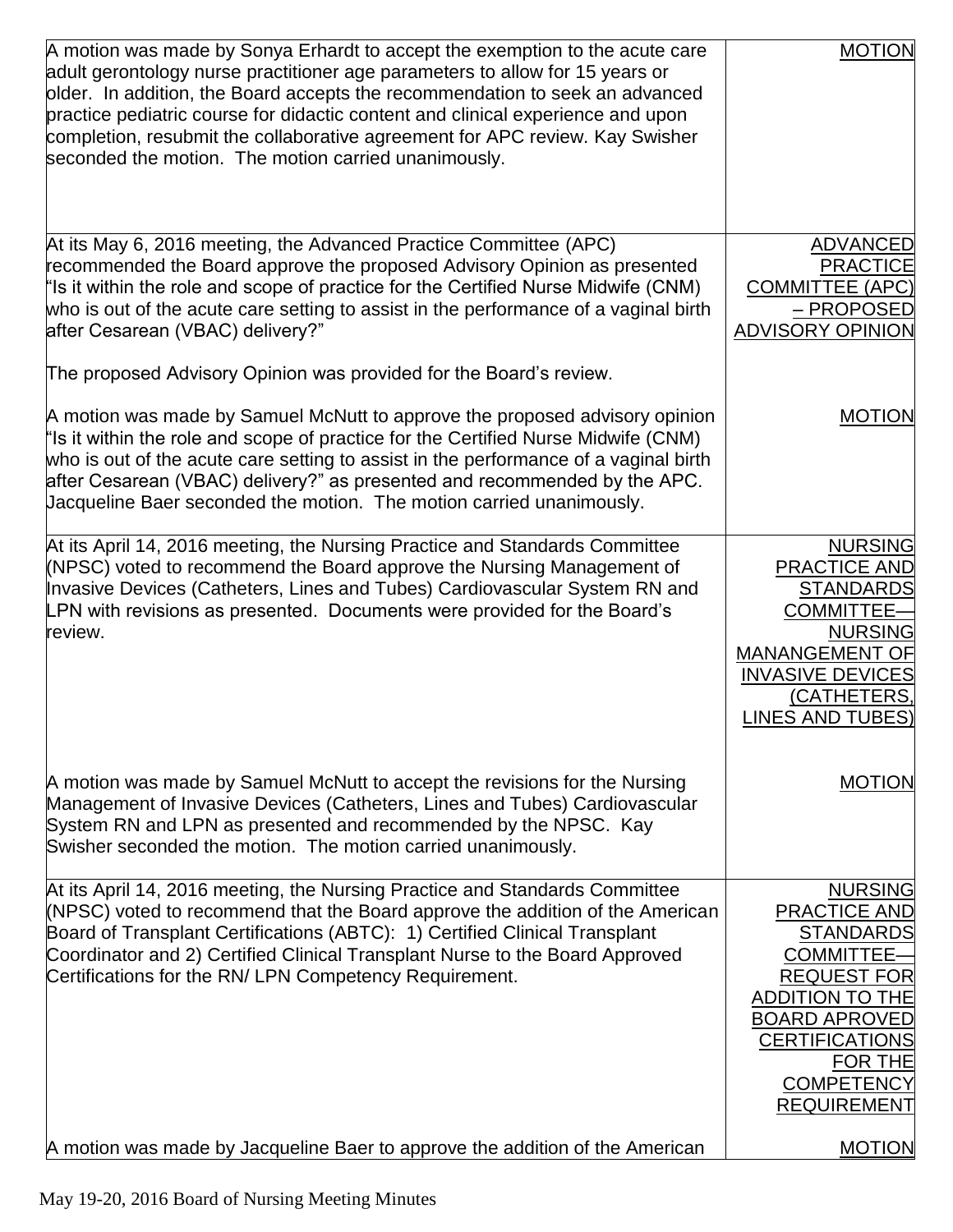| Board of Transplant Certifications (ABTC): 1) Certified Clinical Transplant<br>Coordinator and 2) Certified Clinical Transplant Nurse to the Board Approved<br>Certifications for the RN/ LPN Competency Requirement. Samuel McNutt<br>seconded the motion. The motion carried unanimously.                                                                                                                                                                                                                                                                                                                                                                                                                                                                                                                                                                                                                                                                                                                                                                                |                                                                                                                                                                        |
|----------------------------------------------------------------------------------------------------------------------------------------------------------------------------------------------------------------------------------------------------------------------------------------------------------------------------------------------------------------------------------------------------------------------------------------------------------------------------------------------------------------------------------------------------------------------------------------------------------------------------------------------------------------------------------------------------------------------------------------------------------------------------------------------------------------------------------------------------------------------------------------------------------------------------------------------------------------------------------------------------------------------------------------------------------------------------|------------------------------------------------------------------------------------------------------------------------------------------------------------------------|
| At its April 15, 2016 meeting, the Health Care Collaborative Committee (HCC)<br>reviewed/ discussed Roper Hospital's request for approval of inpatient use of<br>low-dose Ketamine. The HCC voted to approve the request for Roper St.<br>Francis' anesthesiologists to order low dose Ketamine infusion for pain<br>management of postoperative patients with the following stipulations:<br>$ 1\rangle$ The patient must have appropriate CO2 monitoring throughout the infusion<br>2) The Inpatient Low Dose Ketamine Intravenous Guidelines policy must be<br>revised by removal of paragraphs 13a, which currently states "(i.e. major<br>colorectal surgery)," and 13b, which states "patient's resistant to opioids and<br>not achieving acceptable analgesia"<br>The amended policy must be presented and approved by the Board of<br>3)<br>Medical Examiners, Board of Nursing and Board of Pharmacy prior to<br>implementation<br>4) Roper St. Francis must provide the HCC with outcomes data of low-dose<br>Ketamine infusions after 1 year of implementation. | <b>HEALTHCARE</b><br><b>COLLABORATIVE</b><br>COMMITTEE -<br><b>REQUEST FOR</b><br>APPROVAL OF IN-<br>PATIENT USE OF<br>LOW-DOSE<br>KETAMINE -<br><b>ROPER HOSPITAL</b> |
| The amended documents were provided for the Board's review.<br>Cheryl Allen and Carin Hosler appeared before the Board to discuss the<br>request.                                                                                                                                                                                                                                                                                                                                                                                                                                                                                                                                                                                                                                                                                                                                                                                                                                                                                                                          |                                                                                                                                                                        |
| A motion was made by Neil Lipsitz that the request be approved as presented.<br>Eric Sellers seconded the motion. The motion carried unanimously.                                                                                                                                                                                                                                                                                                                                                                                                                                                                                                                                                                                                                                                                                                                                                                                                                                                                                                                          | <b>MOTION</b>                                                                                                                                                          |
| <b>Committee Nomination New Appointments</b><br>At its May 5, 2016 meeting, the Board of Nursing (BON) Nominations Committee<br>reviewed the nomination forms and curriculum vitas for Kim Gilmore for the CNS,<br>Psychiatric Mental Health representative position on the Advanced Practice<br>Committee (APC), Susan Beverung for one of the BSN representative positions<br>on the Advisory Committee on Nursing Education Committee (ACONE) and Tara<br>Harris for one of the ADN Educator representative position on the Advisory<br>Committee on Nursing Education (ACONE).                                                                                                                                                                                                                                                                                                                                                                                                                                                                                         | <b>BOARD OF</b><br><b>NURSING</b><br><b>COMMITTEE</b><br><b>NOMINATIONS</b>                                                                                            |
| The Committee recommended the Board approve Kim Gilmore for the APC CNS,<br>Psychiatric Mental Health representative position, Susan Beverung for the<br>ACONE BSN representative position and Tara Harris for the ACONE ADN<br>Educator representative position.                                                                                                                                                                                                                                                                                                                                                                                                                                                                                                                                                                                                                                                                                                                                                                                                          |                                                                                                                                                                        |
| The documents were provided for the Board's review.                                                                                                                                                                                                                                                                                                                                                                                                                                                                                                                                                                                                                                                                                                                                                                                                                                                                                                                                                                                                                        |                                                                                                                                                                        |
| A motion was made by Kay Swisher to accept the nominations of Kim Gilmore<br>for the APC, CNS, Psychiatric Mental Health representative position, Susan<br>Beverung for the ACONE, BSN representative position and Tara Harris for the<br>ACONE, ADN Educator representative position as presented. Jacqueline Baer<br>seconded the motion. The motion carried unanimously.                                                                                                                                                                                                                                                                                                                                                                                                                                                                                                                                                                                                                                                                                                | <b>MOTION</b>                                                                                                                                                          |
| Donnell Jennings shared that both he and the BON Administrator have received                                                                                                                                                                                                                                                                                                                                                                                                                                                                                                                                                                                                                                                                                                                                                                                                                                                                                                                                                                                               |                                                                                                                                                                        |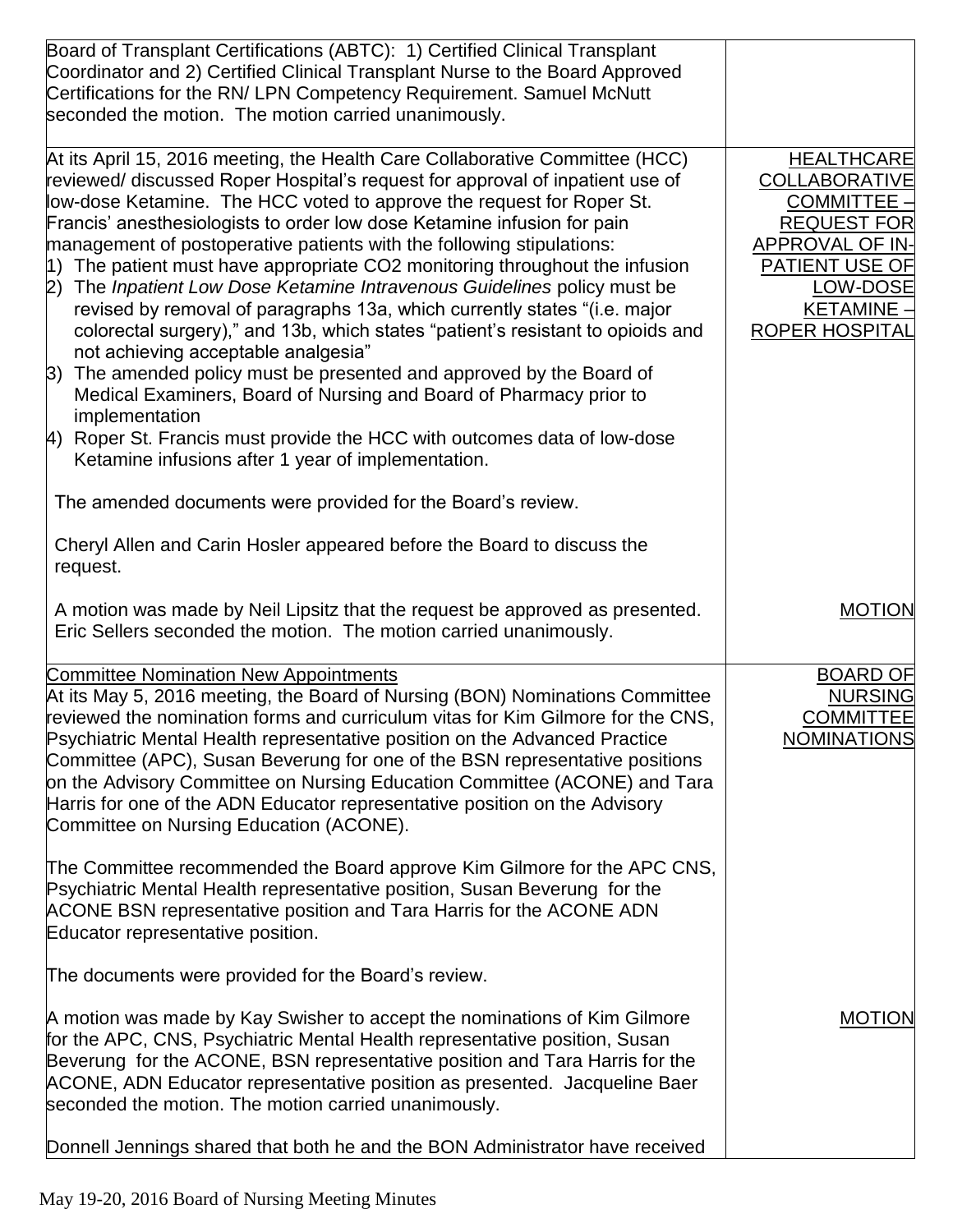| an e-mail from Helen Brooks withdrawing her application for one of the ACONE<br>ADN Educator representative positions.                                                                                                                                                                                                                                                                                   |                                                                                                  |
|----------------------------------------------------------------------------------------------------------------------------------------------------------------------------------------------------------------------------------------------------------------------------------------------------------------------------------------------------------------------------------------------------------|--------------------------------------------------------------------------------------------------|
| A motion was made by Samuel McNutt to accept the withdrawal of Helen Brooks.<br>Eric Sellers seconded the motion. The motion carried unanimously.                                                                                                                                                                                                                                                        | <b>MOTION</b>                                                                                    |
| <b>Committee Nomination Reappointments</b><br>At its May 5, 2016 meeting, the Board of Nursing Nominations Committee<br>recommended the Board approve the nine APC, six NPSC and two ACONE<br>nominations as presented. The committee reviewed the nomination forms and<br>curriculum vitas for the reappointments.                                                                                      |                                                                                                  |
| The APC reappointments were Kahlil Demonbreun, Wendy Kaczmarek, Debby<br>Greenlaw, Faye LeBoeuf, Walter Harman, Terry Sims, Amanda Geddings,<br>Patricia Smith and Angela Reeves.                                                                                                                                                                                                                        |                                                                                                  |
| The NPSC reappointments were Benjamin Marett, Lena Warner, Anita<br>DeWeese, Dawn Keller, Kathleen Sheppard and Ann Rexrode.                                                                                                                                                                                                                                                                             |                                                                                                  |
| The ACONE reappointments were Catherine Durham and Christy Cimineri<br>(continuing as an LPN Educator representative).                                                                                                                                                                                                                                                                                   |                                                                                                  |
| The documents were provided for the Board's review.                                                                                                                                                                                                                                                                                                                                                      |                                                                                                  |
| A motion was made by Kay Swisher to accept the slate of reappointments as<br>presented. Jacqueline Baer seconded the motion. The motion carried<br>unanimously.                                                                                                                                                                                                                                          | <b>MOTION</b>                                                                                    |
| <b>Anderson University</b><br>Dr. Carol Kellim, Dean, School of Nursing, Dr. Beth Schultz, Recent Interim Dean,<br>School of Nursing and Dr. Donald Peace, Dean, College of Health Professions,<br>Anderson University appeared before the Board to discuss their NCLEX<br>deficiency. The report submitted by Anderson University in response to the<br>deficiency was provided for the Board's review. | <b>RESPONSE TO</b><br><b>CITATION FOR 2105</b><br><b>NCLEX PASSING</b><br><b>RATE DEFICIENCY</b> |
| Discussion included but was not limited to ATI standardized testing, educational<br>opportunities for the faculty, student centered learning and NCLEX style test<br>questions.                                                                                                                                                                                                                          |                                                                                                  |
| A motion was made by Samuel McNutt accept the report as presented. The<br>motion was seconded by Neil Lipsitz. The motion carried unanimously.                                                                                                                                                                                                                                                           | <b>MOTION</b>                                                                                    |
| University of South Carolina (USC) Aiken<br>Dr. Thayer McGhahee, Dean of Nursing and Vicki Long, Nursing Faculty, USC<br>Aiken, appeared before the Board to discuss their NCLEX deficiency. The report<br>submitted by USC Aiken in response to the deficiency was provided for the<br>Board's review.                                                                                                  |                                                                                                  |
| Discussion included but was not limited to program changes, curriculum impact,<br>RN predictor information, faculty advisors and NCLEX preparation.                                                                                                                                                                                                                                                      |                                                                                                  |
| A motion was made by Samuel McNutt accept USC Aiken's remediation plan and                                                                                                                                                                                                                                                                                                                               | <b>MOTION</b>                                                                                    |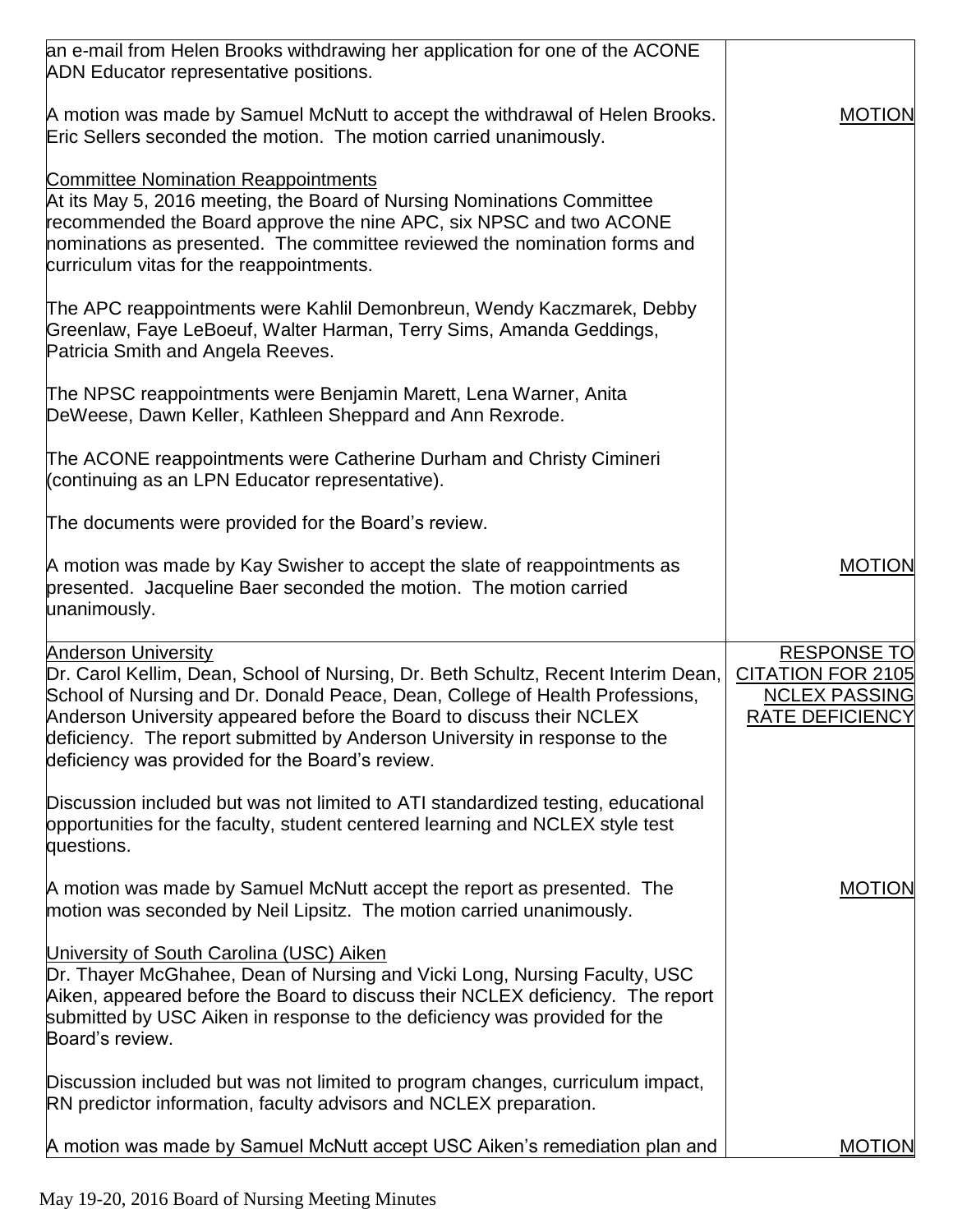| to return to the Board in November when the next NCLEX results are available to<br>discuss progress. The motion was seconded by Kay Swisher. The motion carried<br>unanimously.                                                                                                                                                                                                                                                                             |                                                                                                                                                 |
|-------------------------------------------------------------------------------------------------------------------------------------------------------------------------------------------------------------------------------------------------------------------------------------------------------------------------------------------------------------------------------------------------------------------------------------------------------------|-------------------------------------------------------------------------------------------------------------------------------------------------|
| <b>Northeastern Technical College</b><br>Vicki Craig, Interim Nursing Dean, Holly Copeland, Nursing Faculty, Nancy<br>White, Nursing Faculty and Dr. Ron Barley, President, Northeastern Technical<br>College (NETC) appeared before the Board to discuss their NCLEX deficiency.<br>The report submitted by NETC in response to the deficiency was provided for the<br>Board's review.                                                                     | <b>RESPONSE TO</b><br><b>CITATION FOR 2015</b><br><b>NCLEX PASSING</b><br><b>RATE DEFICIENCY</b>                                                |
| <b>NETC Practical Nursing Program</b><br>NETC also appeared before the Board regarding the continued full approval of<br>their practical nursing program.<br>At its March 2011 meeting, the Board of Nursing voted to continue full approval<br>for the NETC practical nursing program for 5 years (based on the October 2010<br>survey report).                                                                                                            | <b>NORTHEASTERN</b><br><b>TECHNICAL</b><br><b>COLLEGE</b><br><b>REQUEST FOR</b><br><b>CONTINUED</b><br><b>PRACTICAL NURSE</b>                   |
| The NETC practical nursing program site survey was conducted October 21,<br>2015 regarding continuing full approval and the report from that visit as well as<br>response materials from the College were provided for the Board's review at the<br>January 2016 meeting.<br>At its January 2016 meeting, the BON voted to defer the practical nursing<br>continuing program approval decision until the May 2016 Board of Nursing                          | <b>PROGRAM FULL</b><br><b>APPROVAL</b>                                                                                                          |
| meeting due to timing and the number of graduates still needing to take the<br>NCLEX.<br><b>NETC Associate Degree Nursing Program</b><br>NETC also appeared before the Board regarding the continued full approval of<br>their registered nursing program.                                                                                                                                                                                                  | <b>NORTHEASTERN</b><br><b>TECHNICAL</b><br><b>COLLEGE</b>                                                                                       |
| NETC appeared before the May 2014 Board of Nursing meeting regarding their<br>2013 NCLEX deficiency and regarding the continued full approval of their<br>registered nurse program. The NETC associate degree nursing program site<br>survey was conducted November 6, 2013 regarding continuing full approval and<br>the report from that visit as well as response materials from the College were<br>provided for the Board's review at the meeting.     | <b>REQUEST FOR</b><br><b>CONTINUED</b><br><b>ASSOCIATE</b><br><b>DEGREE</b><br><b>REGISTERED</b><br><b>NURSE PROGRAM</b><br><b>FULL APPROVA</b> |
| At its May 15-16, 2014 meeting, the Board voted to accept the NETC 2013<br>NCLEX deficiency citation report and site survey materials and to grant<br>continued full approval of the program until September 2014, at which time the<br>program will appear before the Board for consideration of full approval going<br>forward.                                                                                                                           |                                                                                                                                                 |
| At its September 25-26, 2014 meeting, the Board voted to grant full approval to<br>NETC registered nursing program for a period of two years, during which<br>another site survey will be performed and the College will be required to<br>reappear before the Board to address any deficiencies identified. The College<br>of Nursing representative shall be accompanied by a member of the College's<br>administrative team for any subsequent meetings. |                                                                                                                                                 |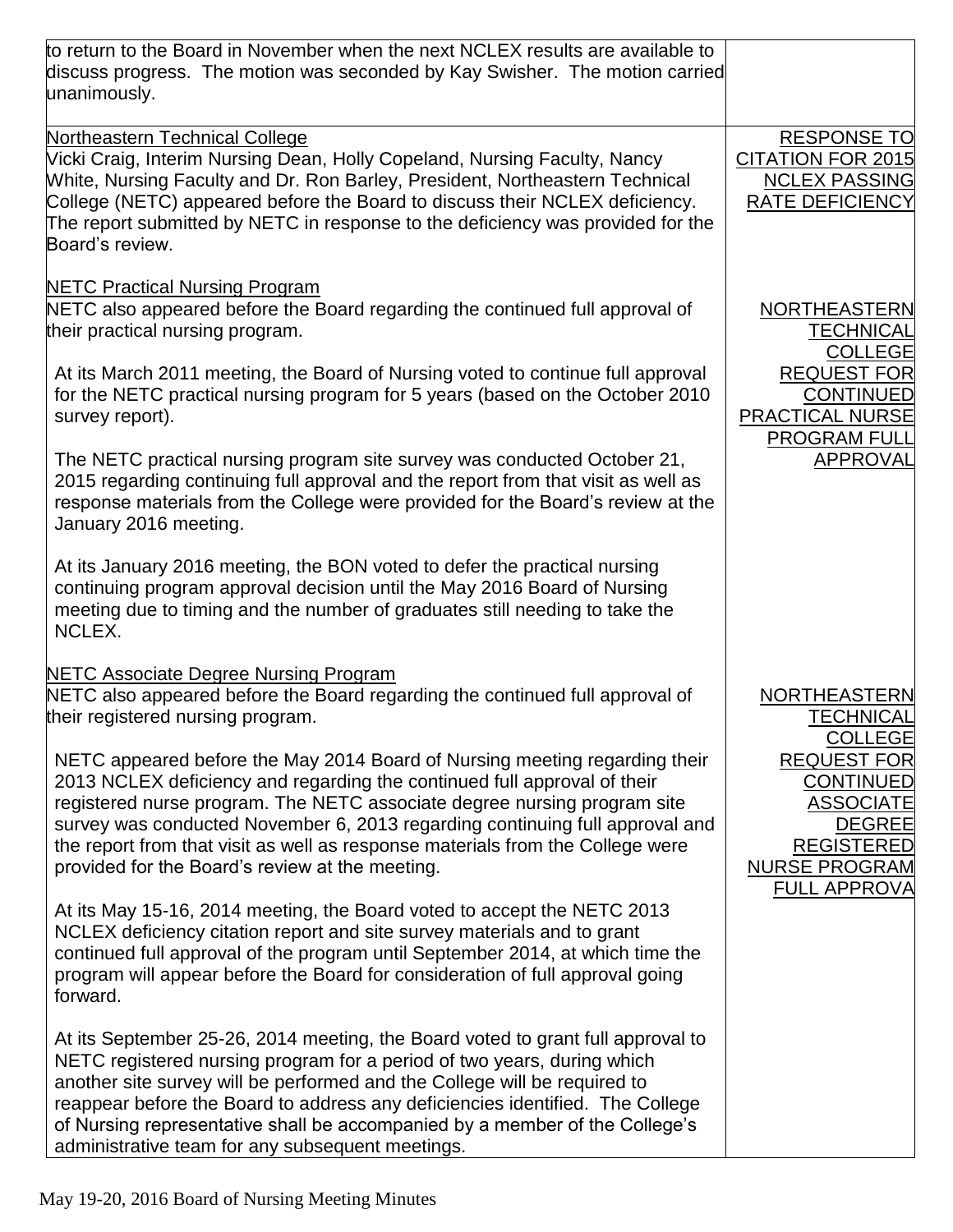| At its May 14-15, 2015 meeting the Board of Nursing voted to accept the action<br>plan by NETC as presented and require a return to the Board of Nursing in<br>September with NCLEX scores and progress of the plan presented today, as<br>well as to include information, preferably in a graph or table of the entrance<br>GPAs, the graduate GPAs, pass/ fail of NCLEX on those students without their<br>names, and if available, the correlation of ATI scores with those students. At<br>the September meeting the report of the site survey will be determined as well. |                                                                                                           |
|--------------------------------------------------------------------------------------------------------------------------------------------------------------------------------------------------------------------------------------------------------------------------------------------------------------------------------------------------------------------------------------------------------------------------------------------------------------------------------------------------------------------------------------------------------------------------------|-----------------------------------------------------------------------------------------------------------|
| The NETC associate degree nursing program site survey was conducted May<br>29, 2015 regarding continuing full approval status. The survey report along with<br>the College's response materials were provided for the Board's review at the<br>September 2015 meeting.                                                                                                                                                                                                                                                                                                         |                                                                                                           |
| At its September 2015 meeting, the Board voted to defer action on approval for<br>6 months and the Board recommends strengthening admission criteria,<br>increasing GPA to 2.7, reaching out to increase membership in professional<br>organizations, present replacement faculty, moving forward with plans to<br>incorporate students into the advisory quality improvement plan and possibly<br>adding a transition student.                                                                                                                                                |                                                                                                           |
| <b>Discussion</b><br>Discussion included but was not limited to NCLEX outcomes for both programs,<br>the action plans presented, administrator/ faculty changes, admission criteria,<br>humbers of students, number of admissions/graduations, ATI predictor scores,<br>resources and professional development opportunities.                                                                                                                                                                                                                                                  |                                                                                                           |
| A motion was made by Samuel McNutt to go into executive session for the<br>purpose of receiving legal counsel and to allow Nancy Murphy to remain. James<br>Mallory seconded the motion. The motion carried unanimously.                                                                                                                                                                                                                                                                                                                                                       | <b>MOTION</b>                                                                                             |
| A motion was made by Neil Lipsitz to leave executive session. Samuel McNutt<br>seconded the motion. The motion carried unanimously. No official actions were<br>taken during executive session.                                                                                                                                                                                                                                                                                                                                                                                | <b>MOTION</b>                                                                                             |
| A motion was made by Kay Swisher to accept the action plan presented, to<br>grant continued full approval to the LPN program for five years from the date of<br>today's meeting and to grant full approval for the associated degree nursing<br>program for two years from the date of today's meeting. The motion was<br>seconded by Samuel McNutt. The motion carried unanimously.                                                                                                                                                                                           | <b>MOTION</b>                                                                                             |
| <b>Brown Mackie College</b><br>Julia Denniston, Regional Campus President, Louise Outlaw, Nursing Program<br>Administrator, David Tipps, Dean of Academic Affairs, Brown Mackie College,<br>appeared before the Board to discuss their NCLEX deficiency. The report<br>submitted by NETC in response to the deficiency was provided for the Board's<br>review.                                                                                                                                                                                                                 | <b>RESPONSE TO</b><br><b>CITATION FOR 2015</b><br><b>NCLEX PASSING</b><br><b>RATE DEFICIENCY</b>          |
| Brown Mackie College also appeared before the Board regarding their request<br>for initial to full Associate Degree Registered Nurse Program Approval.<br>Nurse Regulations Chapter 91 Section 91-24.G. require that a nursing<br>education program must make application for full approval within six months                                                                                                                                                                                                                                                                  | <b>BROWN MACKIE</b><br><b>COLLEGE</b><br><b>REQUEST FOR</b><br><b>INITIAL TO FULL</b><br><b>ASSOCIATE</b> |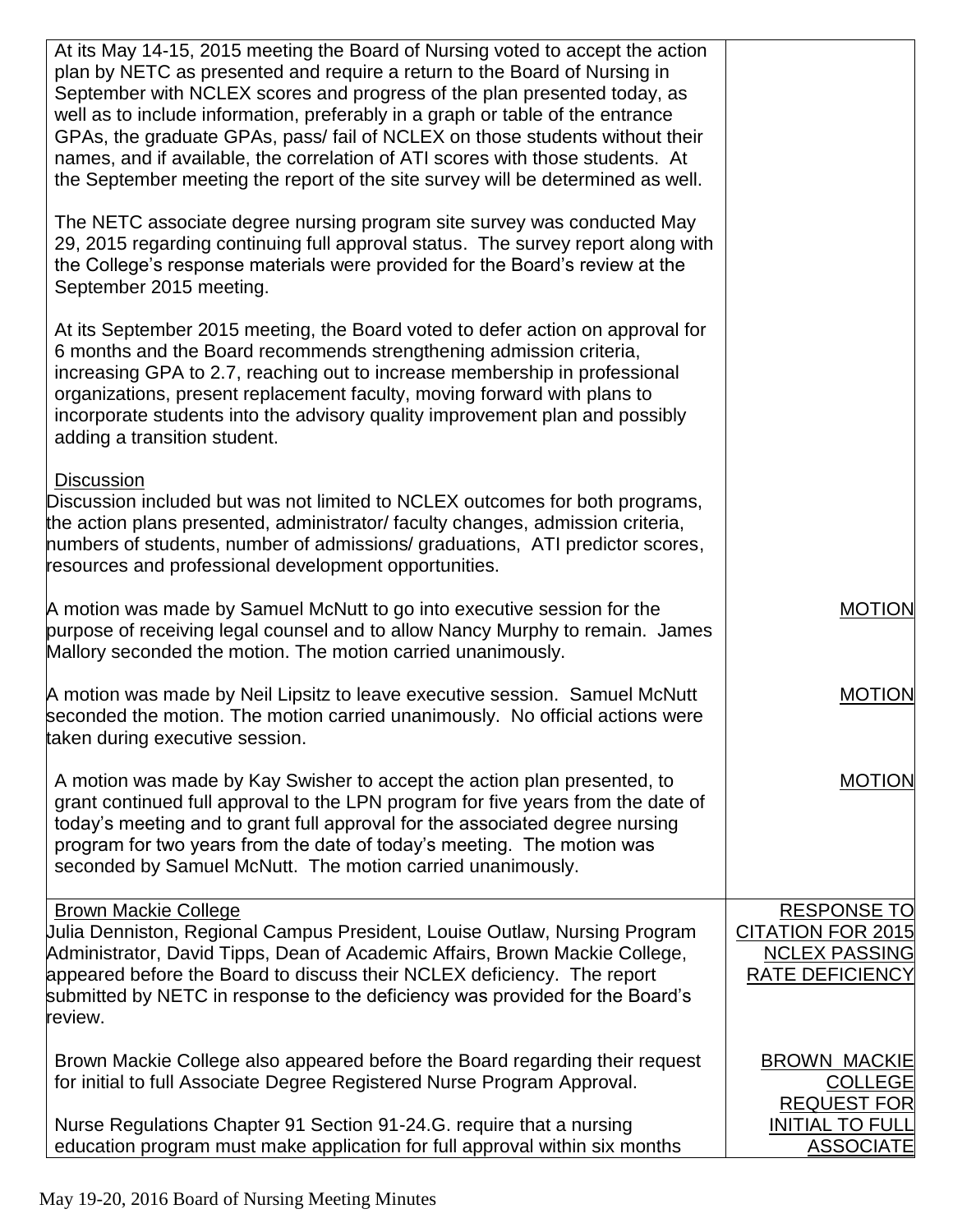| following the taking of the National Council Licensure Examination by the first<br>graduating class. A survey shall be conducted and a written report prepared for<br>the Board to determine the approval status of the program.                                                                                                                                                                                                                                                                                                                                                                                                                                                                                                                                                                                                                                                                                                                                                                        | <b>DEGREE</b><br><b>REGISTERED</b><br><b>NURSE PROGRAM</b> |
|---------------------------------------------------------------------------------------------------------------------------------------------------------------------------------------------------------------------------------------------------------------------------------------------------------------------------------------------------------------------------------------------------------------------------------------------------------------------------------------------------------------------------------------------------------------------------------------------------------------------------------------------------------------------------------------------------------------------------------------------------------------------------------------------------------------------------------------------------------------------------------------------------------------------------------------------------------------------------------------------------------|------------------------------------------------------------|
| At its July 2012 meeting, the Board of Nursing voted to grant initial approval<br>status for the Brown Mackie College associate degree nursing program.                                                                                                                                                                                                                                                                                                                                                                                                                                                                                                                                                                                                                                                                                                                                                                                                                                                 | <b>APPROVAL</b>                                            |
| The first graduating class was January 2015 and Brown Mackie College is<br>making application for full program approval.                                                                                                                                                                                                                                                                                                                                                                                                                                                                                                                                                                                                                                                                                                                                                                                                                                                                                |                                                            |
| A survey was conducted August 12, 2015 for the associate degree registered<br>nursing program and the report from that visit as well as response materials<br>from the College were provided for the Board's review at the November 2015<br>meeting.                                                                                                                                                                                                                                                                                                                                                                                                                                                                                                                                                                                                                                                                                                                                                    |                                                            |
| At its November 2015 meeting, the Board voted to defer the decision regarding<br>full program approval until the March 2016 meeting and for Brown Mackie<br>College to return to the March 2016 Board of Nursing meeting. The Board<br>suggested that Brown Mackie College strengthen program criteria for<br>admission, bring quantitative data to help support the program and to submit<br>evidence of the program strengthening referenced in the meeting discussion.                                                                                                                                                                                                                                                                                                                                                                                                                                                                                                                               |                                                            |
| <b>Discussion</b><br>Discussion included but was not limited to program NCLEX outcomes,<br>admission criteria, NCLEX preparation, HESI, clinical evaluations, test item<br>writing, administrator changes, remediation, program faculty, faculty/ student<br>ratios, curriculum review, faculty development opportunities and clinical sites.                                                                                                                                                                                                                                                                                                                                                                                                                                                                                                                                                                                                                                                           |                                                            |
| A motion was made by Carol Moody to go into executive session for the purpose<br>of receiving legal counsel and to allow Nancy Murphy to remain. Kay Swisher<br>seconded the motion. The motion carried unanimously.                                                                                                                                                                                                                                                                                                                                                                                                                                                                                                                                                                                                                                                                                                                                                                                    | <b>MOTION</b>                                              |
| A motion was made by Samuel McNutt to leave executive session. Neil Lipsitz<br>seconded the motion. The motion carried unanimously. No official actions were<br>taken during executive session.                                                                                                                                                                                                                                                                                                                                                                                                                                                                                                                                                                                                                                                                                                                                                                                                         | <b>MOTION</b>                                              |
| Kay Swisher made a motion that Advice Counsel, Donnell Jennings, present/<br>read the motion. The motion was seconded by Jacqueline Baer. The motion<br>carried unanimously.                                                                                                                                                                                                                                                                                                                                                                                                                                                                                                                                                                                                                                                                                                                                                                                                                            | <b>MOTION</b>                                              |
| Mr. Jennings read the Board's motion. The Board of Nursing voted to accept the<br>remediation plan as information. The Board expects implementation of the<br>remedial plan as soon as possible in order to protect current students. The<br>Board is denying full approval of the program effective today, May 19, 2016. The<br>Board expects the school to complete the current program with the current<br>students by December 31, 2017. The College is to involuntarily close the nursing<br>program pursuant to Regulation 91-8 of the South Carolina Code of Regulations.<br>Students not accepted into the program as of today, May 19, 2016, cannot be<br>accepted. The Board is ordering immediate full disclosure to the students and<br>faculty of today's decision. Brown Mackie must return to the Board by November<br>2016 to provide a status update and as required by Regulation 91-8. 91-8 states<br>the following and a copy will be provided as it is read and it may be followed |                                                            |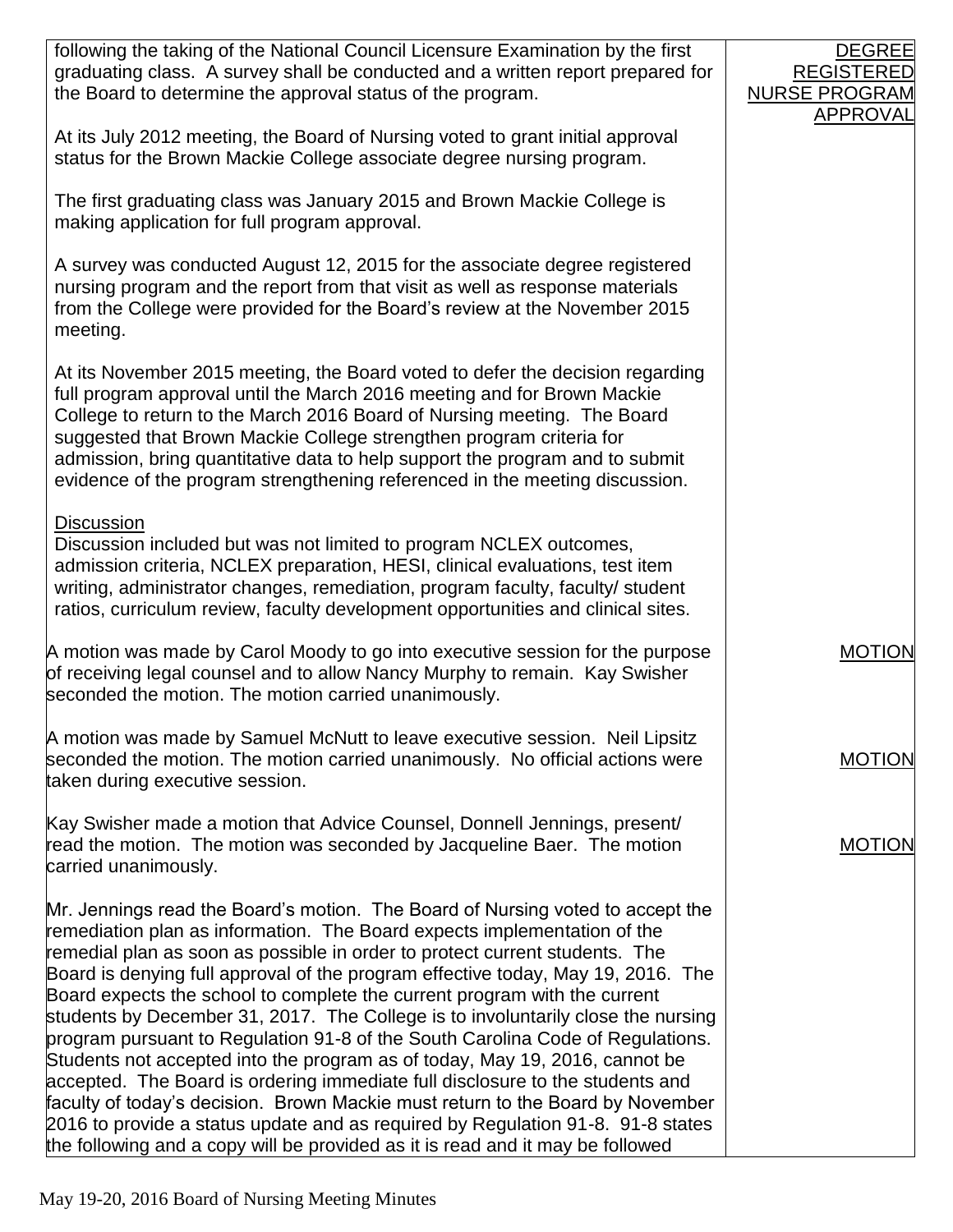| along:                                                                                                                                                                                                                                                                                                                                                                                                                                                                                                                                                                                                                                                                                                                                                                                                                                                                                                                                                                                                      |                                                                                                                 |
|-------------------------------------------------------------------------------------------------------------------------------------------------------------------------------------------------------------------------------------------------------------------------------------------------------------------------------------------------------------------------------------------------------------------------------------------------------------------------------------------------------------------------------------------------------------------------------------------------------------------------------------------------------------------------------------------------------------------------------------------------------------------------------------------------------------------------------------------------------------------------------------------------------------------------------------------------------------------------------------------------------------|-----------------------------------------------------------------------------------------------------------------|
| When a program is denied approval by the Board, the following procedures shall<br>be followed:<br>1. no additional students shall be admitted;<br>2. the program shall assist in the transfer of students, if applicable, to other<br>approved nursing programs within the time frame established by the board<br>which is December 31, 2017;<br>3. a list of the names of all students who transferred to approved nursing<br>programs and the date the last student transferred shall be submitted to the<br><b>Board</b><br>4. the date the last student was transferred shall become the official closing<br>date;<br>5. the Board shall be notified in writing as to the custody of records to include<br>provisions for safe storage, location and method of access of all permanent<br>records and disposition of all other records.<br>Mr. Jennings asked if that is the current and precise reading of the motion?<br>Kay Swisher states that yes, it is. Jacqueline Baer seconded the motion. The |                                                                                                                 |
| motion carried unanimously.                                                                                                                                                                                                                                                                                                                                                                                                                                                                                                                                                                                                                                                                                                                                                                                                                                                                                                                                                                                 |                                                                                                                 |
| A motion was made to go into executive session for the purpose of receiving<br>legal counsel. The motion was seconded. The motion carried unanimously.<br>A motion was made to leave executive session. The motion was seconded. The                                                                                                                                                                                                                                                                                                                                                                                                                                                                                                                                                                                                                                                                                                                                                                        | PRESIDENT'S<br><b>REPORT--</b><br><b>LEGISLATIVE</b><br><b>UPDATE</b>                                           |
| motion carried unanimously. No official actions were taken during executive<br>session.                                                                                                                                                                                                                                                                                                                                                                                                                                                                                                                                                                                                                                                                                                                                                                                                                                                                                                                     |                                                                                                                 |
| Samuel McNutt relayed that he will be attending the South Carolina Domestic<br>Violence Summit hosted by Governor Nikki R. Haley on May 20, 2016 and will<br>provide an update at the next meeting in July.                                                                                                                                                                                                                                                                                                                                                                                                                                                                                                                                                                                                                                                                                                                                                                                                 | PRESIDENT'S<br><b>REPORT - UPDATE</b><br>ON GOVERNOR'S<br><b>DOMESTIC</b><br><b>VIOLENCE</b><br><b>TASKFORC</b> |
| The NCSBN Annual Meeting contains the official business meeting of the<br>NCSBN Delegate Assembly. In addition to the Delegate Assembly business<br>agenda, attendees network with member boards from the same geographic area<br>and community of practice. The meeting dates are August 17-19, 2016 (the<br>NLCA meeting will be August 16) and it will be held in Chicago, IL.<br>It was requested that the Board approve the attendance of the Board President<br>land Administrator.                                                                                                                                                                                                                                                                                                                                                                                                                                                                                                                   | PRESIDENT'S<br><b>REPORT – NCSNB</b><br><b>ANNUAL MEETING</b>                                                   |
| A motion was made by Neil Lipsitz to approve the Board President and<br>Administrator to attend the NCSBN Annual Meeting. The motion was seconded<br>by Samuel McNutt. The motion carried unanimously.                                                                                                                                                                                                                                                                                                                                                                                                                                                                                                                                                                                                                                                                                                                                                                                                      | <b>MOTION</b>                                                                                                   |
| Jacqueline Baer requested that she be approved to attend the meeting.<br>A motion was made by Neil Lipsitz to approve Jacqueline Baer to attend the<br>NCSBN Annual Meeting. The motion was seconded by Samuel McNutt. The                                                                                                                                                                                                                                                                                                                                                                                                                                                                                                                                                                                                                                                                                                                                                                                  | <b>MOTION</b>                                                                                                   |
| motion carried unanimously.                                                                                                                                                                                                                                                                                                                                                                                                                                                                                                                                                                                                                                                                                                                                                                                                                                                                                                                                                                                 |                                                                                                                 |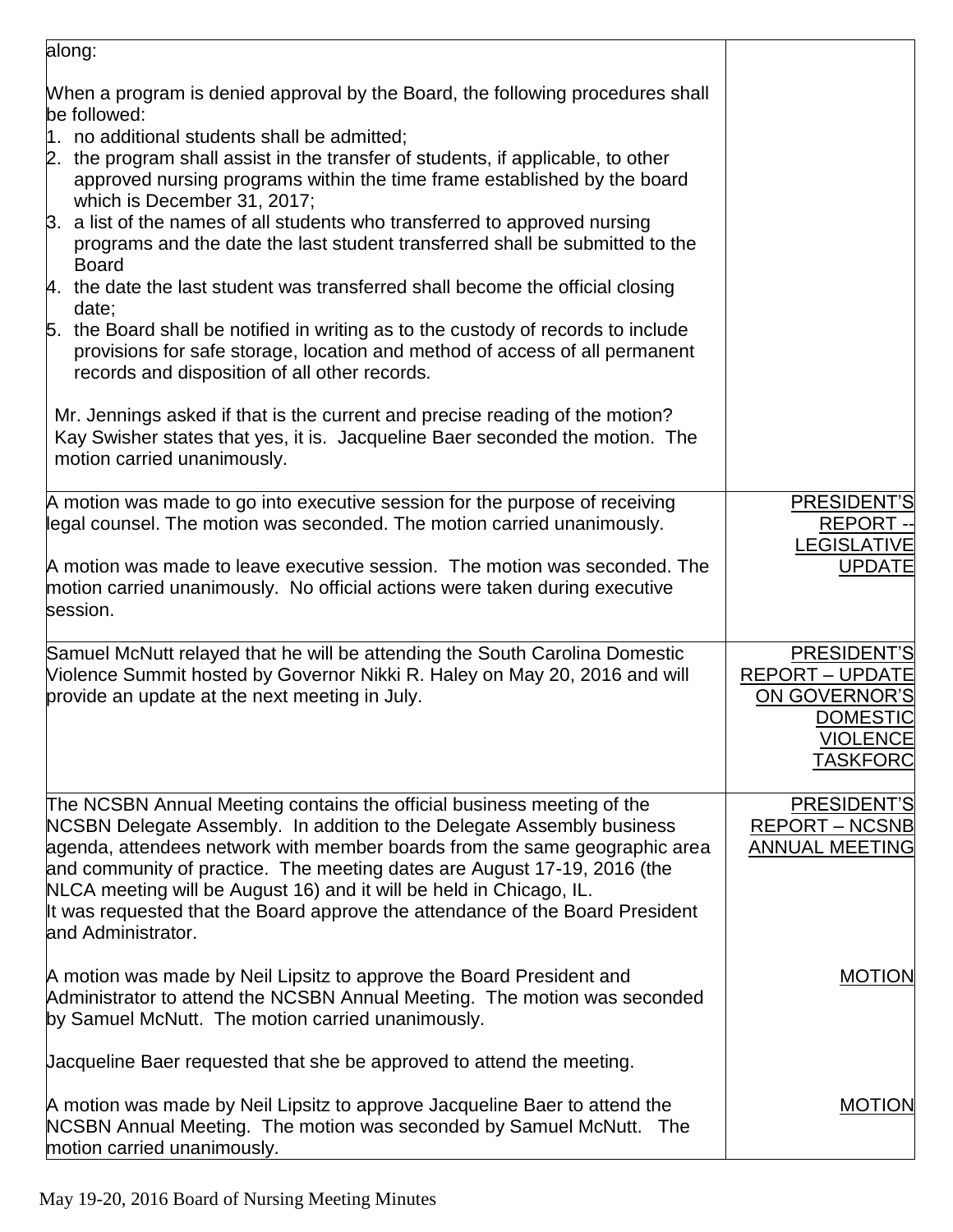| Donnell Jennings presented the matter of worksite approval/allowing a nurse<br>who has a controlled substance prohibition to be approved for practice in a pain<br>management setting for a probationary work setting. Frank Sheheen and Richard<br>Wilson from the Recovering Professional Program were also present.                                                                                                                                                                                                                   | PRESIDENT'S<br>REPORT-<br><b>CONTROLLED</b><br><b>SUBSTANCES</b><br><b>RESTRICTION</b> |
|------------------------------------------------------------------------------------------------------------------------------------------------------------------------------------------------------------------------------------------------------------------------------------------------------------------------------------------------------------------------------------------------------------------------------------------------------------------------------------------------------------------------------------------|----------------------------------------------------------------------------------------|
| Discussion included but was not limited to national perspectives and best<br>practices.                                                                                                                                                                                                                                                                                                                                                                                                                                                  | <b>PARAMETERS</b>                                                                      |
| A motion was made by Samuel McNutt that there be a prohibition against anyone<br>on an order for controlled substances restriction to be approved for working in a<br>pain management system. Kay Swisher seconded the motion. The motion<br>carried unanimously.                                                                                                                                                                                                                                                                        | <b>MOTION</b>                                                                          |
| A motion was made by Samuel McNutt to authorize the BON advice counsel to<br>work with the ODC staff to develop a plan to revise the consent agreement<br>language regarding the effective date of the prohibition of access to controlled<br>substances. Jacqueline Baer seconded the motion. The motion carried<br>unanimously.                                                                                                                                                                                                        | <b>MOTION</b>                                                                          |
| At its November 2015 meeting, the Board voted to suspend section two of the<br>current LPN Equivalency Policy until further notice and authorize the Board of<br>Nursing staff to evaluate each LPN equivalency application on a case by case<br>basis in consultation with the Board of Nursing President. Additionally, require<br>the ACON to reevaluate section two of the current LPN Equivalency Policy as<br>soon as practical and present its findings and recommendations to the Board of<br>Nursing by the March 2016 meeting. | <b>ADMINISTRATOR'S</b><br><b>REPORT - LPN</b><br><b>EQUIVALENCY</b><br><b>POLICY</b>   |
| The Advisory Committee on Nursing Education is continuing to reevaluate<br>section two.                                                                                                                                                                                                                                                                                                                                                                                                                                                  |                                                                                        |
| In the meantime, it was requested the BON continue the suspension of section<br>two of the current LPN Equivalency Policy and to not consider/ take applications<br>for those individuals who are utilizing credits earned in the RN program as a<br>means to gain LPN licensure unless they are not continuing in the RN program.                                                                                                                                                                                                       |                                                                                        |
| A motion was made by Samuel McNutt that the recommendation presented<br>stand until the ACONE bring forward a recommendation. Kay Swisher<br>seconded the motion. The motion carried unanimously.                                                                                                                                                                                                                                                                                                                                        | <b>MOTION</b>                                                                          |
| The National Council of State Boards of Nursing (NCSBN) has been designated<br>as an Accredited Standards Developer Organization (SDO) by the American<br>National Standards Institute (ANSI). Two standards were developed by the<br>NCSBN Standards Development Committee with the intention that they will be<br>submitted to ANSI for adoption as a national standard.                                                                                                                                                               | ADMINISTRATOR'S<br><b>REPORT - NCSBN</b><br><b>STANDARDS</b><br><b>DEVELOPMENT</b>     |
| Two standards were presented for the Board's review: 1) Reporting of<br>Disciplinary Actions by Boards of Nursing and 2) Primary Source Verification of<br>Licensure by Endorsement.                                                                                                                                                                                                                                                                                                                                                     |                                                                                        |
| NCSBN will be requesting the Administrator vote regarding the following:<br>By voting, you are not committing your board or organization to adopt these<br>Standards. Rather, you are expressing your opinion on the efficacy of such a                                                                                                                                                                                                                                                                                                  |                                                                                        |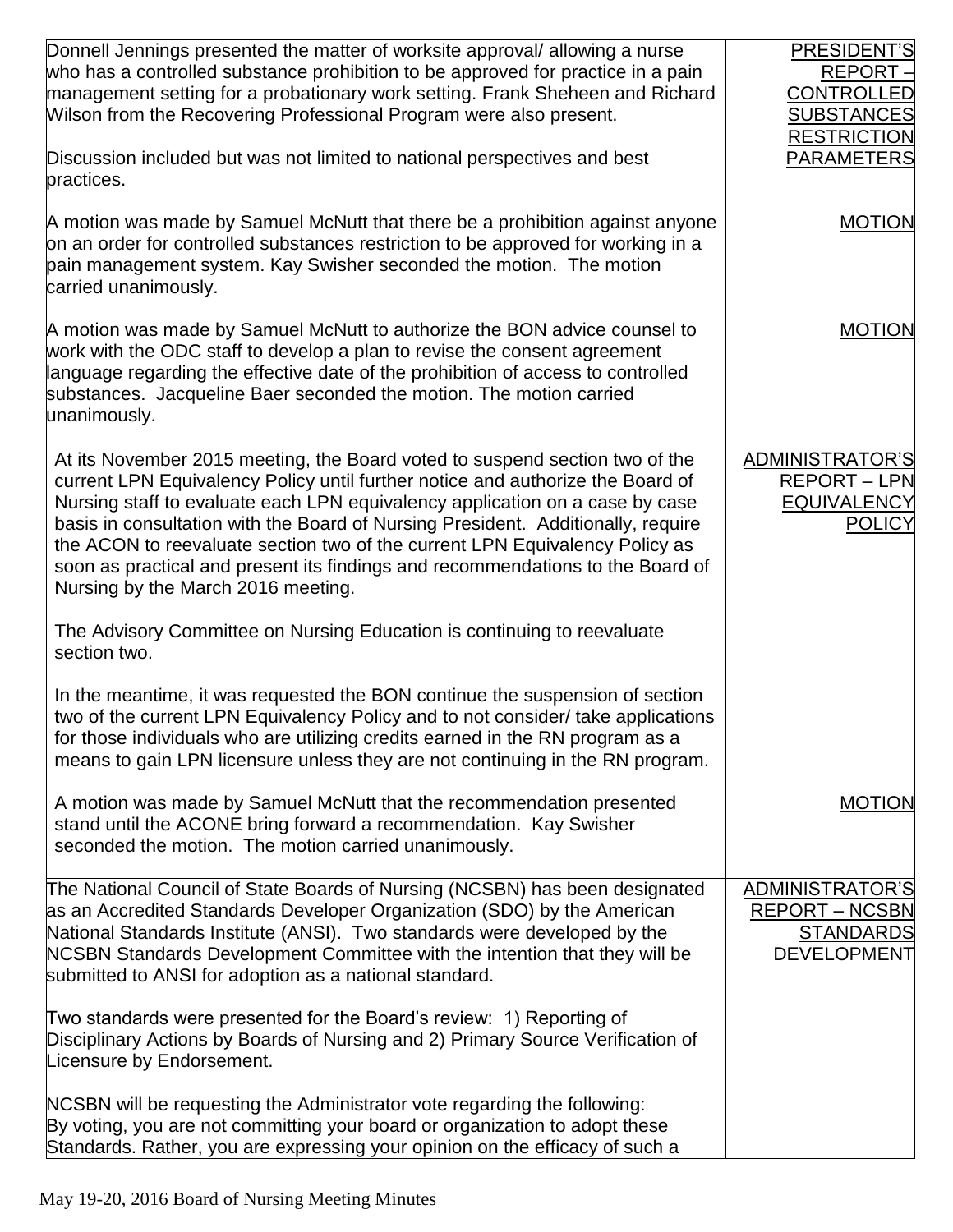| standard for the regulation of nurses. If approved by a majority of the members of<br>the Consensus Body, these would become American National Standards and<br>boards of nursing would be encouraged to adopt them, if they chose to. An<br>American National Standard is an expression of best practices, in this case,<br>regarding the regulation of nurses. Its adoption is entirely voluntary. |                                                                                         |
|------------------------------------------------------------------------------------------------------------------------------------------------------------------------------------------------------------------------------------------------------------------------------------------------------------------------------------------------------------------------------------------------------|-----------------------------------------------------------------------------------------|
| Request the Board provide direction for the Administrator to vote representative<br>of the SC Board of Nursing.                                                                                                                                                                                                                                                                                      |                                                                                         |
| A motion was made by Samuel McNutt for the Administrator to vote on the behalf<br>of the SC Board of Nursing in favor of the two standards presented. Kay Swisher<br>seconded the motion. The motion carried unanimously.                                                                                                                                                                            | <b>MOTION</b>                                                                           |
| Mark Sanders, Chief Investigator for the Office of Investigations and<br>Enforcement (OIE) presented the Investigative Review Committee (IRC) Report<br>with recommendations from its meetings held since the March 2016 Board<br>meeting.                                                                                                                                                           | <b>OFFICE OF</b><br><b>INVESTIGATIONS</b><br>AND<br><b>ENFORCEMENT</b><br>(OIE) (CLOSED |
| The Disciplinary Sanctions Guidelines Matrix is used by the IRC in making these<br>recommendations.                                                                                                                                                                                                                                                                                                  | <b>SESSION)</b>                                                                         |
| A motion was made by Samuel McNutt to approve 31 cases for Dismissal as<br>recommended by the Investigative Review Committee (IRC). Jacqueline Baer<br>seconded the motion. The motion carried unanimously.                                                                                                                                                                                          | <b>MOTION</b>                                                                           |
| A motion was made by Samuel McNutt to approve 1 case for dismissal with<br>Cease and Desist as recommended by the Investigative Review Committee<br>(IRC). Jacqueline Baer seconded the motion. The motion carried unanimously.                                                                                                                                                                      | <b>MOTION</b>                                                                           |
| A motion was made by Neil Lipsitz to approve 55 cases for Formal Complaint.<br>Kay Swisher seconded the motion. The motion carried unanimously.                                                                                                                                                                                                                                                      | <b>MOTION</b>                                                                           |
| A motion was made by Kay Swisher to accept the 6 Letters of Caution. Samuel<br>McNutt seconded the motion. The motion carried unanimously.                                                                                                                                                                                                                                                           | <b>MOTION</b>                                                                           |
| Mr. Sanders reported the first quarter statistics.                                                                                                                                                                                                                                                                                                                                                   |                                                                                         |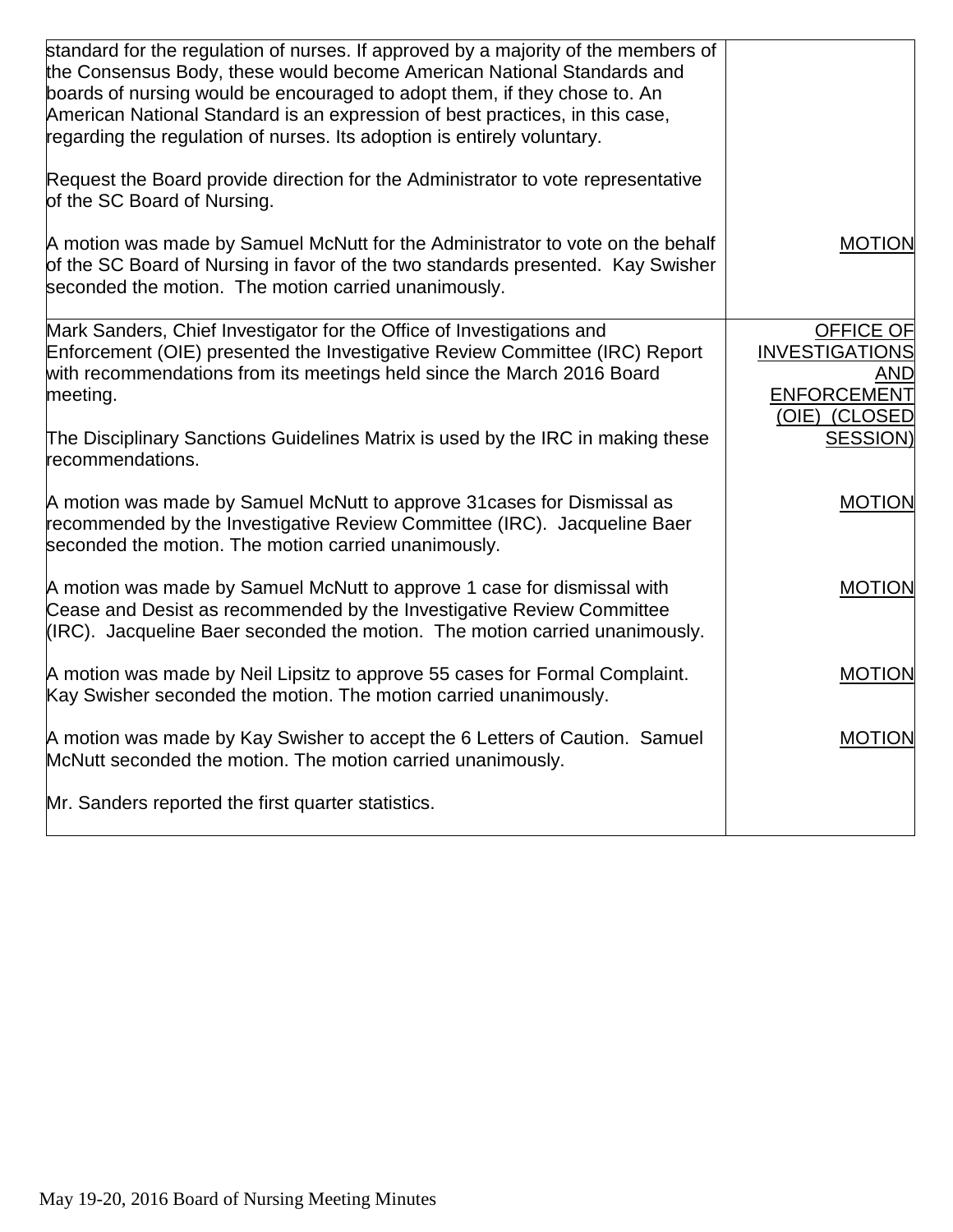| Respondents appeared before the Board. The Board reviewed Memoranda of<br>Agreement (MOA) stipulating to violations of the Nurse Practice Act to determine<br>disciplinary actions and reviewed recommendations from panel hearings.<br>Respondents also appeared before the Board to request modification to their<br>Consent Agreements or Board Orders.                                                        | <b>HEARINGS</b><br><b>DISCIPLINE</b><br>(CONFIDENTIAL) |
|-------------------------------------------------------------------------------------------------------------------------------------------------------------------------------------------------------------------------------------------------------------------------------------------------------------------------------------------------------------------------------------------------------------------|--------------------------------------------------------|
| In Case # 2015-136, a panel hearing was held March 29, 2016                                                                                                                                                                                                                                                                                                                                                       |                                                        |
| In Case #2015-136, a motion was made by Samuel McNutt to accept the panel<br>hearing recommendation. Kay Swisher seconded the motion. The motion<br>carried unanimously.                                                                                                                                                                                                                                          | <b>MOTION</b>                                          |
| In Case # 2013-57, respondent signed a Memorandum of Agreement (MOA).                                                                                                                                                                                                                                                                                                                                             |                                                        |
| A motion was made by Kay Swisher to go into executive session for the purpose<br>of receiving legal counsel. Jacqueline Baer seconded the motion. The motion<br>carried unanimously.                                                                                                                                                                                                                              | <b>MOTION</b>                                          |
| A motion was made by Kay Swisher to leave executive session. James Mallory<br>seconded the motion. The motion carried unanimously. No official actions were<br>taken during executive session.                                                                                                                                                                                                                    | <b>MOTION</b>                                          |
| In Case #2013-57, a motion was made by Sonya Ehrhardt to accept the MOA<br>with a public reprimand, to continue RPP to be a total of five years, suspension<br>with one-year stay, probation for one year with restrictions to include: a controlled<br>substances restriction, on-site, on-shift supervision and unannounnced drug<br>screens. Eric Sellers seconded the motion. The motion carried unanimously. | <b>MOTION</b>                                          |
| In Case # 2012-132, a panel hearing was held February 9, 2016.                                                                                                                                                                                                                                                                                                                                                    |                                                        |
| In Case #2012-132, a motion was made by Samuel McNutt to accept the panel<br>hearing recommendation. Eric Sellers seconded the motion. The motion carried<br>unanimously.                                                                                                                                                                                                                                         | <b>MOTION</b>                                          |
| In Case # 2010-364, a panel hearing was held February 23, 2016.                                                                                                                                                                                                                                                                                                                                                   |                                                        |
| In Case #2010-364, a motion was made by Kay Swisher to accept the panel<br>hearing recommendation. Sonya Erhardt seconded the motion. The motion<br>carried unanimously.                                                                                                                                                                                                                                          | <b>MOTION</b>                                          |
| In Case # 2012-251, a panel hearing was held January 19, 2016.                                                                                                                                                                                                                                                                                                                                                    |                                                        |
| In Case #2012-251, a motion was made by Samuel McNutt to accept the panel<br>hearing recommendation. Neil Lipsitz seconded the motion. The motion carried<br>unanimously.                                                                                                                                                                                                                                         | <b>MOTION</b>                                          |
| In Case # 2011-417, a panel hearing was held March 8, 2016                                                                                                                                                                                                                                                                                                                                                        |                                                        |
| In Case #2011-417, a motion was made by Samuel McNutt to accept the panel<br>hearing recommendation. Kay Swisher seconded the motion. The motion<br>carried unanimously.                                                                                                                                                                                                                                          | <b>MOTION</b>                                          |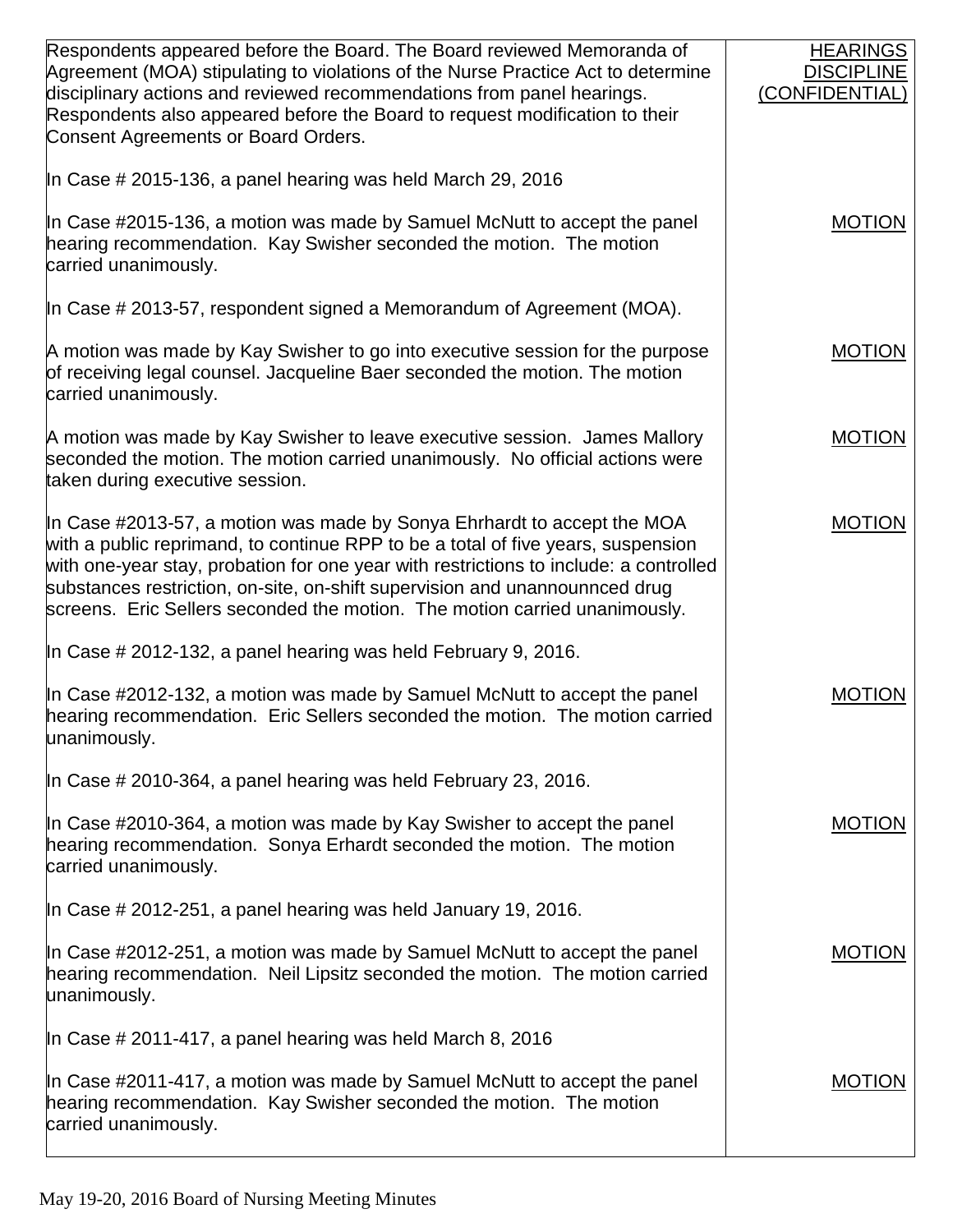| In Case # 2013-281, a panel hearing was held March 29, 2016.                                                                                                               |               |
|----------------------------------------------------------------------------------------------------------------------------------------------------------------------------|---------------|
| In Case #2013-281, a motion was made by Kay Swisher to accept the panel<br>hearing recommendation. Neil Lipsitz seconded the motion. The motion carried<br>unanimously.    | <b>MOTION</b> |
| In Case # 2014-132, a panel hearing was held March 8, 2016.                                                                                                                |               |
| In Case #2014-132, a motion was made by Samuel McNutt to accept the panel<br>hearing recommendation. Sonya Erhardt seconded the motion. The motion<br>carried unanimously. | <b>MOTION</b> |
| In Case $\#$ 2013-397, a panel hearing was held February 9, 2016.                                                                                                          |               |
| In Case #2013-397, a motion was made by Samuel McNutt to accept the panel<br>hearing recommendation. Neil Lipsitz seconded the motion. The motion carried<br>unanimously.  | <b>MOTION</b> |
| In Case $\#$ 2013-370, a panel hearing was held January 9, 2016.                                                                                                           |               |
| In Case #2013-370, a motion was made by Samuel McNutt to accept the panel<br>hearing recommendation. Sonya Erhardt seconded the motion. The motion<br>carried unanimously. | <b>MOTION</b> |
| In Case # 2014-315, a panel hearing was held March 29, 2016.                                                                                                               |               |
| In Case #2014-315, a motion was made by Samuel McNutt to accept the panel<br>hearing recommendation. Kay Swisher seconded the motion. The motion<br>carried unanimously.   | <b>MOTION</b> |
| In Case # 2014-32, a panel hearing was held February 23, 2016.                                                                                                             |               |
| In Case #2014-32 a motion was made by Samuel McNutt to accept the panel<br>hearing recommendation. Eric Sellers seconded the motion. The motion carried<br>unanimously.    | <b>MOTION</b> |
| In Case # 2013-355, a panel hearing was held February 9, 2016.                                                                                                             |               |
| In Case #2013-355, a motion was made by Kay Swisher to accept the panel<br>hearing recommendation. Neil Lipsitz seconded the motion. The motion carried<br>unanimously.    | <b>MOTION</b> |
| In Case # 2014-101, a panel hearing was held March 8, 2016.                                                                                                                |               |
| In Case #2014-101, a motion was made by Samuel McNutt to accept the panel<br>hearing recommendation. Kay Swisher seconded the motion. The motion<br>carried unanimously.   | <b>MOTION</b> |
| In Case # 2013-206, a panel hearing was held February 23, 2016.                                                                                                            |               |
| In Case #2013-206 a motion was made by Samuel McNutt to accept the panel                                                                                                   | <b>MOTION</b> |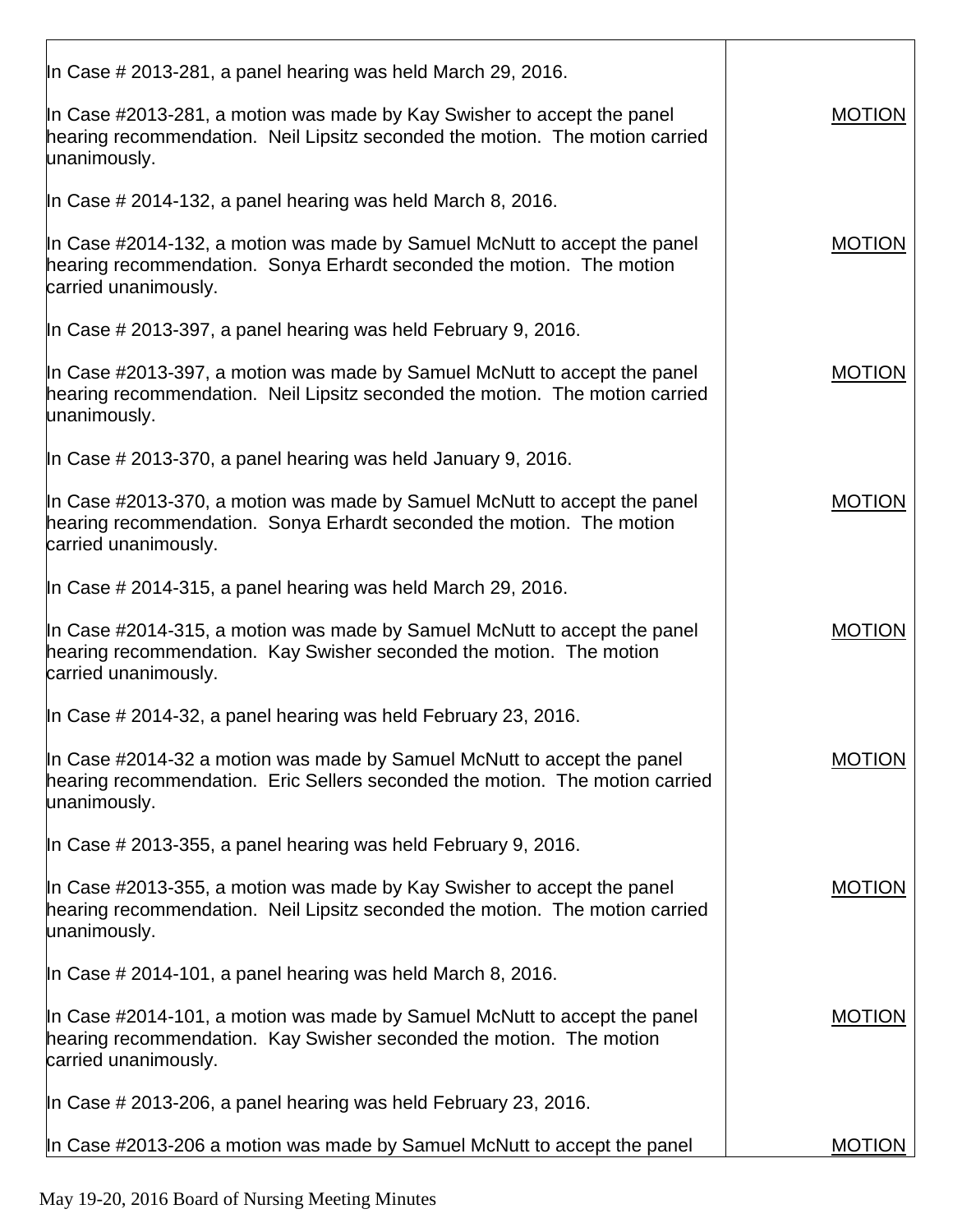| hearing recommendation. Eric Sellers seconded the motion. The motion carried                                                                                                                                                                                                                                                                                                                                                                                |                                    |
|-------------------------------------------------------------------------------------------------------------------------------------------------------------------------------------------------------------------------------------------------------------------------------------------------------------------------------------------------------------------------------------------------------------------------------------------------------------|------------------------------------|
| unanimously.                                                                                                                                                                                                                                                                                                                                                                                                                                                |                                    |
| In Case # 2014-51, a panel hearing was held February 23, 2016.                                                                                                                                                                                                                                                                                                                                                                                              |                                    |
| In Case #2014-51, a motion was made by Kay Swisher to accept the panel<br>hearing recommendation. Sonya Erhardt seconded the motion. The motion<br>carried unanimously.                                                                                                                                                                                                                                                                                     | <b>MOTION</b>                      |
| In Case $\#$ 2015-96, a panel hearing was held January 19, 2016.                                                                                                                                                                                                                                                                                                                                                                                            |                                    |
| A motion was made by Samuel McNutt to go into executive session for the<br>purpose of receiving legal counsel. Kay Swisher seconded the motion. The<br>motion carried unanimously.                                                                                                                                                                                                                                                                          | <b>MOTION</b>                      |
| A motion was made by Kay Swisher to leave executive session. Samuel<br>McNutt seconded the motion. The motion carried unanimously. No official<br>actions were taken during executive session.                                                                                                                                                                                                                                                              | <b>MOTION</b>                      |
| In Case #2015-96, a motion was made by Samuel McNutt to accept the panel<br>hearing recommendation with the following changes: that the quarterly repots<br>and the probation be excluded from the order. It would be a private reprimand<br>and would still include the ethics and legal aspects courses to be completed<br>within six month form the effective date of the order. Jacqueline Baer seconded<br>the motion. The motion carried unanimously. | <b>MOTION</b>                      |
| An applicant for licensure as a practical nurse by endorsement appeared before<br>the Board to request a modification to an existing consent agreement.                                                                                                                                                                                                                                                                                                     |                                    |
| A motion was made by Samuel McNutt to grant a temporary license for one year.<br>Jacqueline Baer seconded the motion. The motion carried unanimously.                                                                                                                                                                                                                                                                                                       | <b>MOTION</b>                      |
| A motion was made by James Mallory to adjourn the meeting at 3:50 p.m. Kay                                                                                                                                                                                                                                                                                                                                                                                  | <b>MOTION TO</b>                   |
| Swisher seconded the motion. The motion carried unanimously.                                                                                                                                                                                                                                                                                                                                                                                                | <b>ADJOURN</b>                     |
| <b>Friday May 20, 2016</b>                                                                                                                                                                                                                                                                                                                                                                                                                                  | <b>BOARD OF</b>                    |
| At its May 5, 2016 meeting, the Board of Nursing (BON) Nominations Committee                                                                                                                                                                                                                                                                                                                                                                                | <b>NURSING</b><br><b>COMMITTEE</b> |
| reviewed the nomination form and curriculum vitae for Angela Olawsky for the                                                                                                                                                                                                                                                                                                                                                                                | <b>NOMINATIONS</b>                 |
| Community Health RN Representative position on the Nursing Practice and                                                                                                                                                                                                                                                                                                                                                                                     |                                    |
| Standards Committee (NPSC). The Committee recommended the Board                                                                                                                                                                                                                                                                                                                                                                                             |                                    |
| approve Angela Olawsky to be appointed as the Nursing Practice and Standards                                                                                                                                                                                                                                                                                                                                                                                |                                    |
| Committee (NPSC) Community Health RN Representative.                                                                                                                                                                                                                                                                                                                                                                                                        |                                    |
| The documents were provided for the Board's review.                                                                                                                                                                                                                                                                                                                                                                                                         |                                    |
| A motion was made by Jacqueline Baer to approve the recommendation from the<br>BON Nominations Committee to appoint Angela Olawsky as the Nursing Practice<br>and Standards (NPSC) Community Health RN Representative. Neil Lipsitz<br>seconded the motion. The motion passed unanimously.                                                                                                                                                                  | <b>MOTION</b>                      |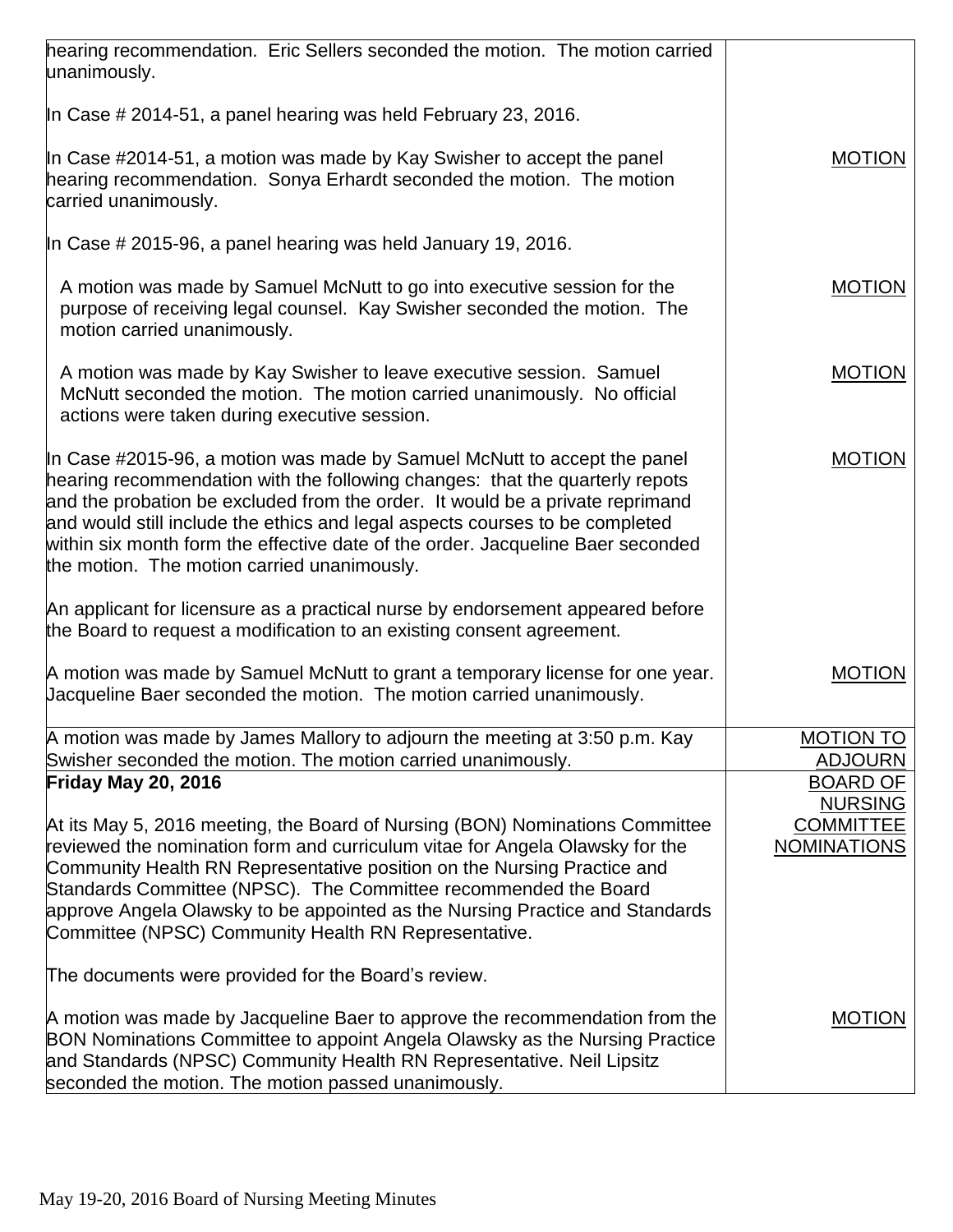| Applicants for licensure appeared before the Board. The Board reviewed "yes"<br>response(s) for exam and endorsement application matters. The Board also<br>reviewed reinstatement, disciplined/ reinstatement matters and a refresher<br>course matter.                   | <b>APPLICATION</b><br>APPEARANCES<br>(CONFIDENTIAL) |
|----------------------------------------------------------------------------------------------------------------------------------------------------------------------------------------------------------------------------------------------------------------------------|-----------------------------------------------------|
| An applicant for licensure as a practical nurse by examination appeared before<br>the Board.                                                                                                                                                                               |                                                     |
| A motion was made by Neil Lipsitz to grant licensure. Jacqueline Baer seconded<br>the motion. The motion carried unanimously.                                                                                                                                              | <b>MOTION</b>                                       |
| An applicant for licensure as a practical nurse by endorsement appeared before<br>the Board.                                                                                                                                                                               |                                                     |
| A motion was made by Jacqueline Baer to go into executive session for the<br>purpose of receiving legal counsel. Sonya Erhardt seconded the motion. The<br>motion carried unanimously.                                                                                     | <b>MOTION</b>                                       |
| A motion was made by Sonya Erhardt to leave executive session. Eric Sellers<br>seconded the motion. The motion carried unanimously. No official actions were<br>taken during executive session.                                                                            | <b>MOTION</b>                                       |
| A motion was made by Sonya Erhardt to approve the application for licensure<br>with the following: RPP for one-year of drug monitoring/ participation in the<br>RPP one-year drug monitoring program. Eric Sellers seconded the motion.<br>The motion carried unanimously. | <b>MOTION</b>                                       |
| An applicant for licensure as a registered nurse by endorsement appeared<br>before the Board.                                                                                                                                                                              |                                                     |
| A motion was made by Jacqueline Baer to go into executive session for the<br>purpose of receiving legal counsel. Sonya Erhardt seconded the motion. The<br>motion carried unanimously.                                                                                     | <b>MOTION</b>                                       |
| A motion was made by Neil Lipsitz to leave executive session. Eric Sellers<br>seconded the motion. The motion carried unanimously. No official actions were<br>taken during executive session.                                                                             | <b>MOTION</b>                                       |
| A motion was made by Sonya Erhardt to grant licensure until 10/25/16.<br>Jacqueline Baer seconded the motion. The motion carried unanimously.                                                                                                                              | <b>MOTION</b>                                       |
| An applicant for licensure as a registered nurse by endorsement appeared<br>before the Board.                                                                                                                                                                              |                                                     |
| A motion was made by Eric Sellers to grant licensure. Jacqueline Baer<br>seconded the motion. The motion carried unanimously.                                                                                                                                              | <b>MOTION</b>                                       |
| An applicant for licensure as a registered nurse by endorsement appeared<br>before the Board.                                                                                                                                                                              |                                                     |
| A motion was made by Sonya Erhardt to grant licensure. Neil Lipsitz<br>seconded the motion. The motion carried unanimously.                                                                                                                                                | <b>MOTION</b>                                       |